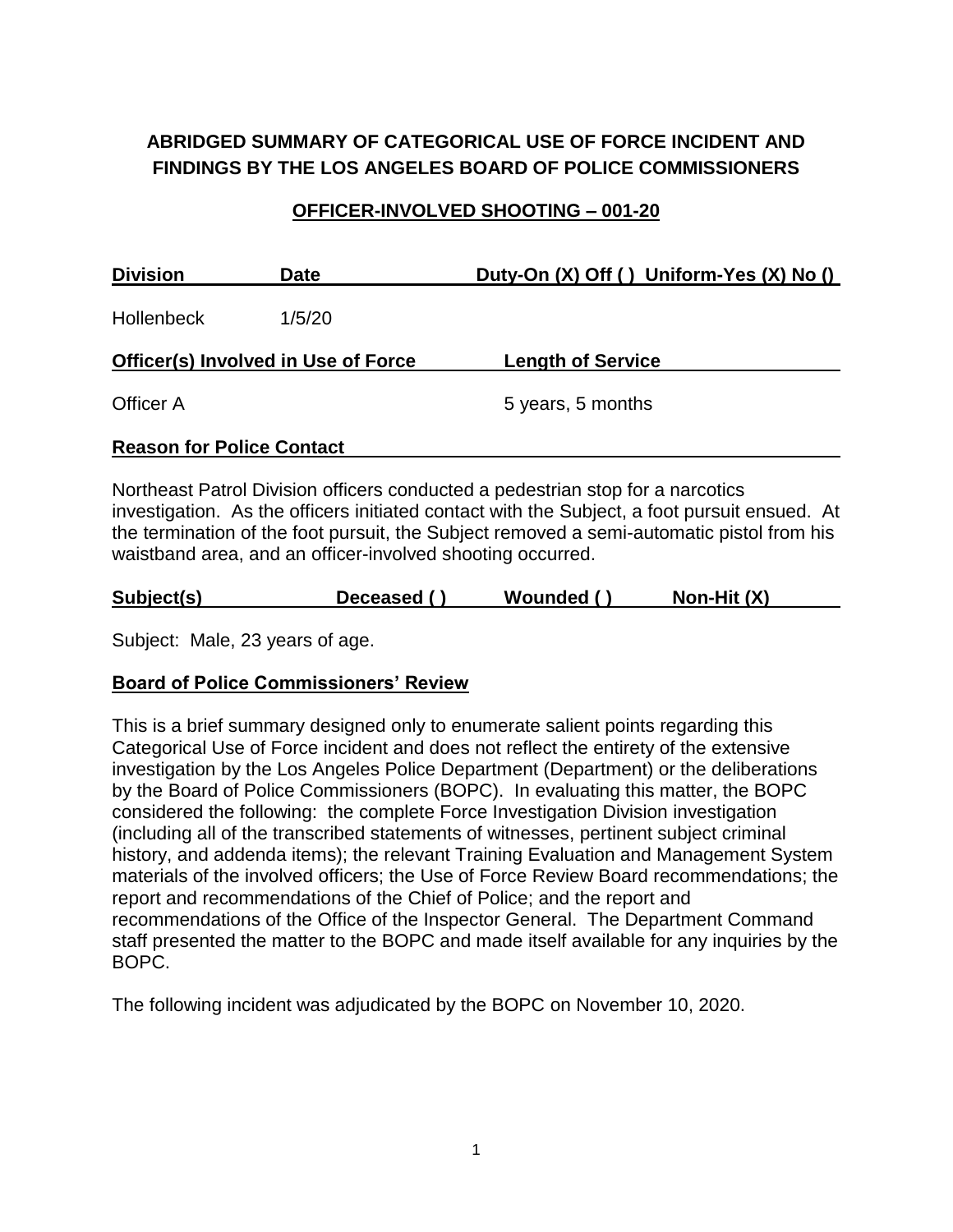#### **Incident Summary**

On January 4, 2020, in the late evening hours, security cameras at two local businesses recorded the Subject 's activities near an intersection for an approximate ninety-minute time span. The Subject was accompanied by an unidentified male and female during this time.

During that time, all three individuals stood near the front of the business at the northeast corner. Their attention appeared to be focused on the vehicle and pedestrian movement in the area, as they paced about the area and repeatedly looked up and down the streets. While they were at the location several people approached them, made brief contact with them, and then left the area. Occasionally, the Subject made hand gestures directed at the occupants of vehicles driving past his location.

A short time later, a white, four-door hatchback vehicle arrived in front of the business. The unidentified male and female entered the vehicle and left the area. The Subject remained in front of the business and near the northeast corner of the intersection for approximately five minutes. The Subject then entered the gate of a nearby residence and took a seat on the sidewalk steps in front of the location. For the next twenty minutes, the light from Subject's cell phone screen is intermittently visible on the video from the business security camera as the Subject used the phone while he sat on the steps.

Uniformed Police Officers A (driver) and B (passenger) had worked as partners on two occasions during the past three months. According to Officer A, at the start of watch, the officers discussed tactics, contact and cover roles, the foot pursuit concepts of apprehension versus containment, communication roles, and de-escalation techniques. According to Officer B, at the start of watch, the officers discussed tactics, the firearms they were carrying, lethal and less-lethal weapons, the foot pursuit concepts of containment mode and apprehension mode, and Code Six broadcasts.

Shortly after midnight, (January 5, 2020), Officer A viewed a video from a mobile app on his/her personal cellular telephone. The video was posted on the Instagram social media website.

The video was approximately nine seconds long and the Instagram user profile was displayed. According to Officer A, he/she did not know who posted the video, and he/she did not have any prior conversations with that person. The video depicted an individual from the chest down, seated on concrete steps behind a white rod iron fence adjacent to the street. As the video progressed, that person raised his shirt, showing his waistband, and exposing the grip and a portion of the slide of a semi-automatic pistol. The pistol was protruding from the person's right front pants pocket. The person then made a hand gesture with his fingers. According to Officer A, the hand gesture was consistent with a gang hand sign. As the video continued, it panned out past the fence toward an intersection where the front of a business was visible in the background.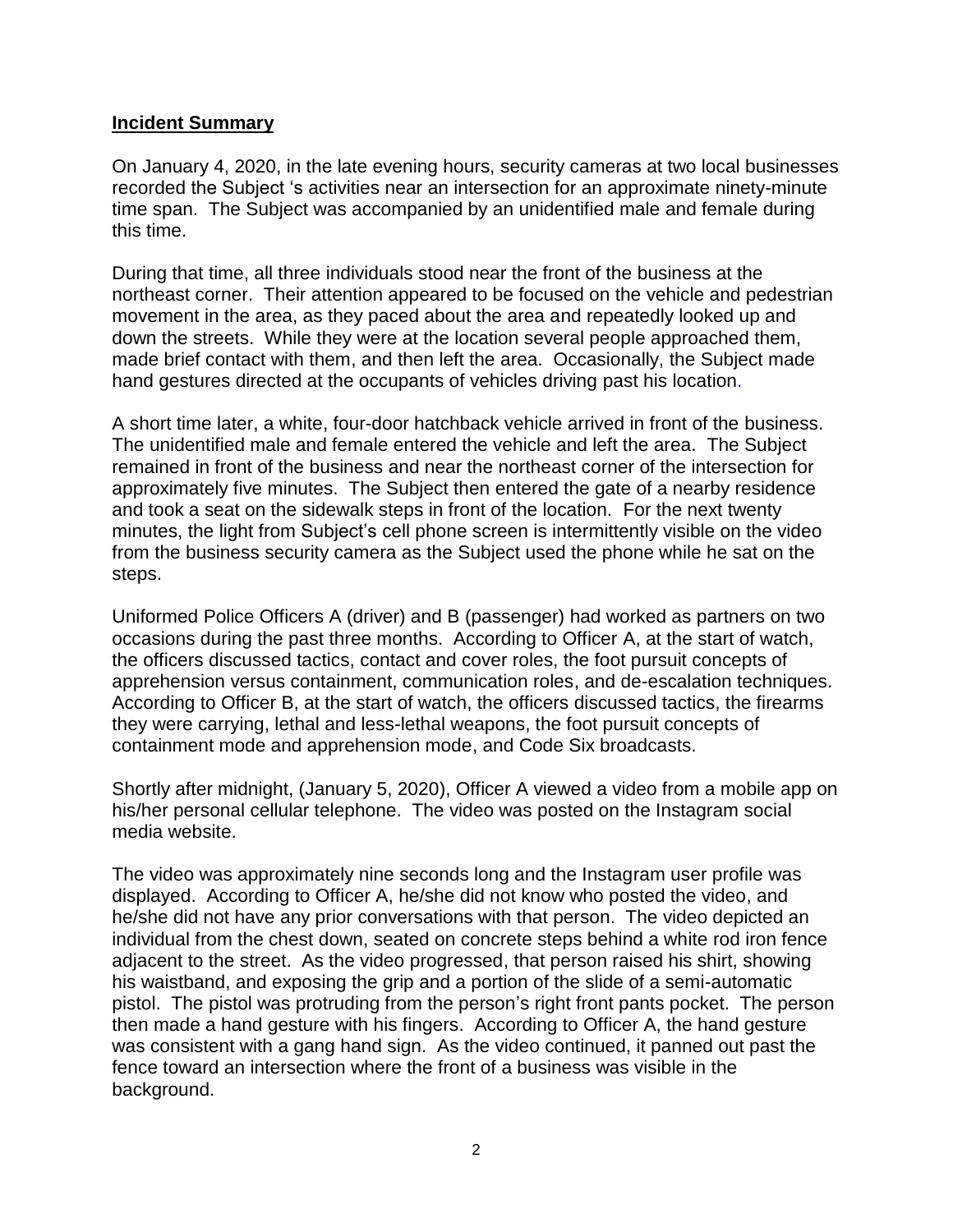According to Officer A, when he/she viewed the video, he/she recognized that it was taken from a position at an apartment complex near an intersection he/she was familiar with. Officer A stated, that he/she recognized the white fence in front of the apartment building and the business across the street from the apartment building.

Officer A opined that the post was gang related due to the Instagram profile name and the location depicted in the video. According to Officer A, based on his/her knowledge and experience with gangs, the post inferred that the person was affiliated with a local gang. According to Officer A, the video was posted on the "Stories" feature of the Instagram application, which are displayed for a 24-hour time frame. According to Officer A, the time stamp displayed on the post indicated that it had been posted approximately twelve minutes prior to his/her review.

According to Officer A, he/she told his/her partner about the Instagram post. They discussed the clothing that the person was wearing in the video and that he was possibly armed. According to Officer B, he/she saw Officer A was using an application on his/her phone and Officer A then told him/her that there may be a person at a specific intersection armed with a gun.

According to Officer A, his/her intention was to drive to the area to determine if he/she could identify the person depicted in the Instagram video. According to Officer A, he/she did not request additional units to respond to look for the Subject because he/she did not consider it. Officer A believed that the possibility of the person still being at the location was slim. As Officers A and B drove to the area, they talked about probable cause for contact with a person if they were to be located on private property.

According to Officer A, he/she was familiar the area, which was known for gang and narcotics activity. According to Officer B, as the officers drove toward the area, they also talked about a gun arrest involving a gang member that Officer A had made the week prior to this incident and a homicide that occurred at the intersection in August 2019.

Shortly after midnight, (January 5, 2020) a business CCTV camera captured a recording of a dark colored four door vehicle arriving in front of the business and stopping in the north bound traffic lane. As Officers A and B drove, they observed the Subject standing on the sidewalk in front of a residence. According to Officers A and B, the Subject appeared to be talking to the occupant of a dark colored vehicle that was stopped in the street, facing northbound in the traffic lane.

According to Officer A, he/she smelled the odor of marijuana and he/she observed that the Subject appeared to be smoking marijuana and appeared to be a juvenile. Officer A opined that the Subject was in violation of curfew and smoking marijuana in public. According to Officer A, he/she intended to detain the Subject for further investigation of the narcotics and curfew violations. Officer B stated that he/she and his/her partner intended to detain the Subject for investigation of a possible narcotics transaction.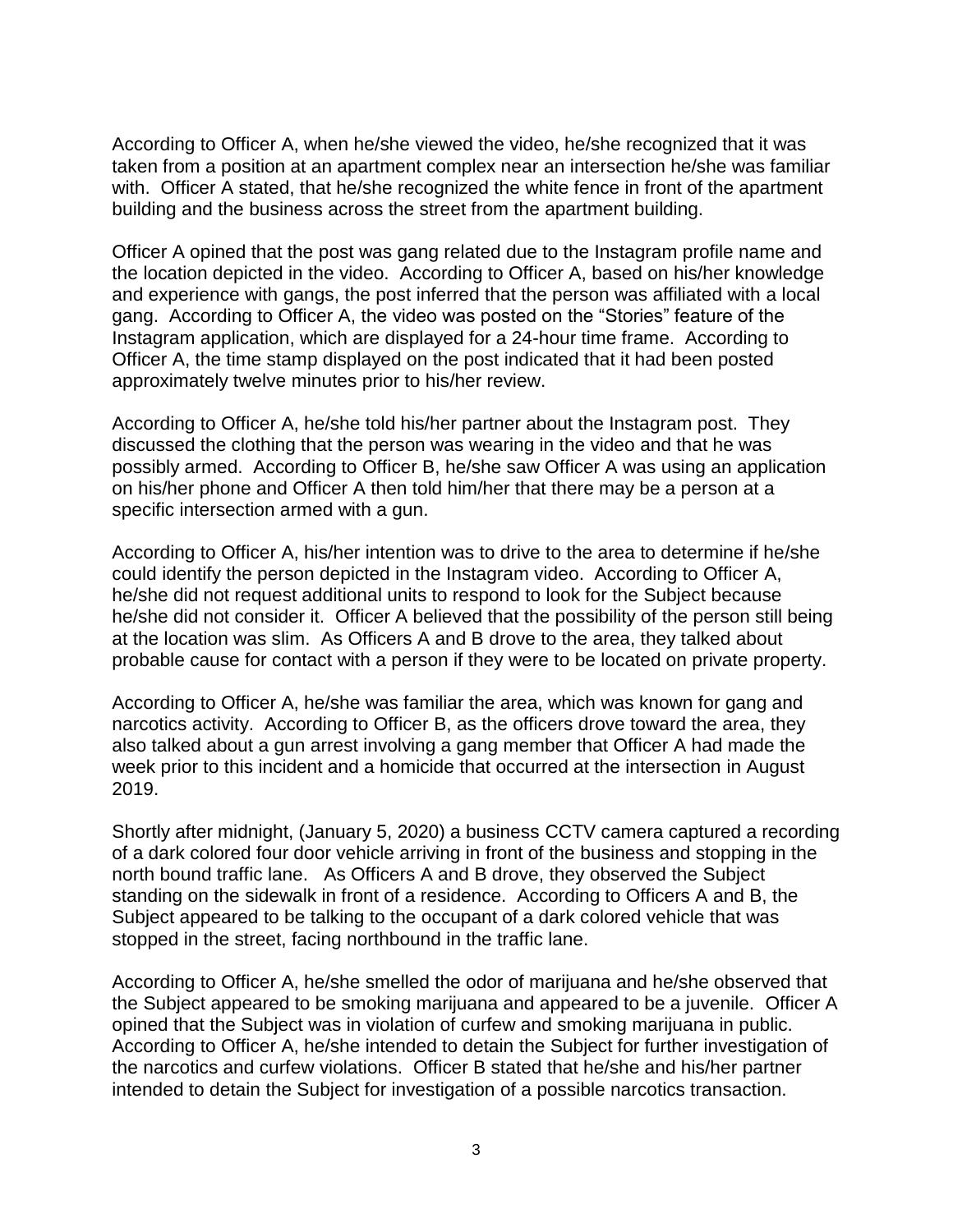According to Officer A, he/she told Officer B that he/she saw the Subject smoking something that smelled like marijuana and that the officers were going to talk to him.

Officer A stated that he/she did not immediately recognize that the clothing the Subject was wearing matched the clothing of the person depicted in the Instagram video post. Officer A observed that the Subject did not appear to be dressed down as a gang member, so his/her suspicion of the Subject being armed was a little bit lower.

Officer A stopped the police vehicle, facing south in the center median lane. Officer A exited the vehicle and activated his/her Body Worn Video (BWV) camera as he/she approached the Subject. As Officer B exited the vehicle, he/she did not activate his/her BWV camera. Officers A and B did not broadcast that they had arrived at the location (Code Six) at that time and location. According to Officer A, when he/she and his/her partner discussed tactics at the start of their watch, they pre-planned that when one of them initiated contact with a Subject, it was the other officer's responsibility to make a Code Six broadcast. According to Officer B, he/she thought his/her partner placed them Code Six.

According to Officers A's BWV the dark colored vehicle backed up toward the curb as Officer A approached the Subject. According to Officer B, he/she followed behind Officer A and took a position on the sidewalk between Officer A and the vehicle in a position to monitor the vehicle and provide cover for his/her partner.

Officer A's BWV camera captured the Subject asking if it was okay to smoke a cigarette, to which Officer A replied that it smelled like something other than a cigarette. Officer A then asked the Subject if he was on probation or parole. The Subject took a step toward Officer A and extended his right hand toward him/her. According to Officer A, he/she observed that the Subject had a bulge in his pants pocket. Officer A asked the Subject what he had in his pocket, and the Subject raised his hands up to his chest area and asked, "Why, what do I have?"According to Officer A, it was at that time that he/she began to realize that the Subject was possibly the same person that posted the Instagram video.

Officer A then asked the Subject if he would submit to a pat-down. At that moment, the Subject stated, "I have like sheets" as he simultaneously placed his right hand down on his right front pants pocket. Officer B gave the command, "Don't reach for it." According to Officer A, he/she was unable to determine that the bulge was a gun, however, the Subject's reaction caused him/her to believe that it was a gun.

Officer A attempted to grab ahold of the Subject's arms as he/she gave a command to the Subject to put his hands behind his back. The Subject turned away from Officer A before he/she could get ahold of him and ran away.

According to Officer A's BWV, he/she yelled, "Put your hands behind your back," as he/she unholstered his/her pistol with his/her right hand. According to Officer A, he/she held his/her pistol with a one-handed grip, with his/her trigger finger along the frame and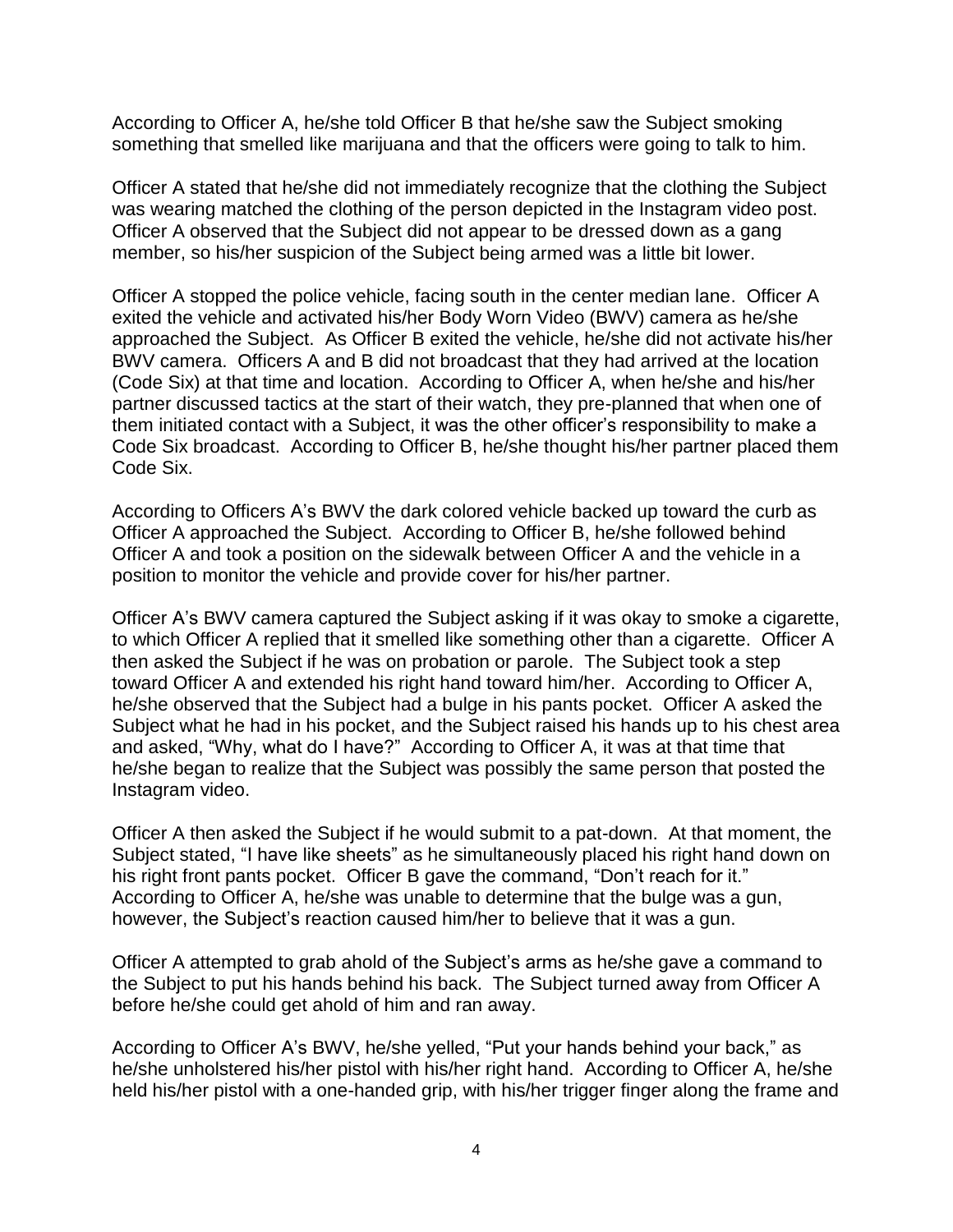the pistol pointed in a low-ready position, as he/she chased the Subject. According to Officer B's BWV, as the foot pursuit began, he/she unholstered his/her pistol with his/her right hand. According to Officer B, he/she held it in a one-handed grip, in a lowready position, with his/her trigger finger along the frame and followed behind his/her partner. According to Officer B, the Subject's actions lead him/her to believe that the Subject may be reaching for a weapon or an item to inflict harm on him/her or his/her partner.

The Subject ran across the street onto the sidewalk and continued north. According to Officer A, as he/she continued to run after the Subject, he/she ran in the street utilizing the cars parked along the west curb for cover and to maintain distance between the Subject and himself/herself. According to Officer B, Officer A and the Subject weaved between the parked cars during the foot pursuit. A review of the officers' BWV determined the officers ran in the street as the Subject ran on the sidewalk.

As Officer A chased the Subject, he/she unholstered his/her radio with his/her left hand and attempted to broadcast a foot pursuit and backup request. A review of Communications Division (CD) recordings of the police radio determined that Officer A's broadcast did not go out.

According to Officer A, he/she intended to pursue the Subject in containment mode while additional resources responded to assist. According to Officer B, the officers were in apprehension mode during the foot pursuit.

The Subject ran west into the driveway of a residence and up to the rear yard gate that was blocked by three trash cans. The foot pursuit covered an approximate distance of 528 feet with a duration of approximately 25 seconds. As Officer A arrived at the apron of the driveway, he/she gave the verbal command for the Subject to put his hands up. According to Officer A, he/she observed the Subject standing facing in a northerly direction, as he removed a gun from his waistband area with his right hand. As the Subject raised the gun up from his waistband area, it was pointed in an easterly direction. According to Officer A, he/she saw the Subject taking the gun out and raising it with his arm fully extended in Officer A's direction. According to Officer A, he/she believed the Subject intended to shoot him/her. Officer A raised his/her gun, with a twohanded grip and fired one shot from an approximate distance of thirty-two feet.

The trajectory evidence determined the bullet hit a plastic trash can next to the Subject, penetrated through and continued west.According to Officer A, he/she targeted the Subject's center mass. The Subject continued to raise the gun up over his shoulder and threw the gun into the rear yard of the residence. Officer A gave the command to "get on the ground" three times, as the Subject went down onto his knees.

According to Officer B's BWV, after the sound of the gunshot occurred, Officer B stopped running and stood in the street next to a parked vehicle, approximately two car lengths from his/her partner. Officer B holstered his/her pistol and unholstered his/her radio, as he/she asked Officer A if that was a "shot fired." Officer B described seeing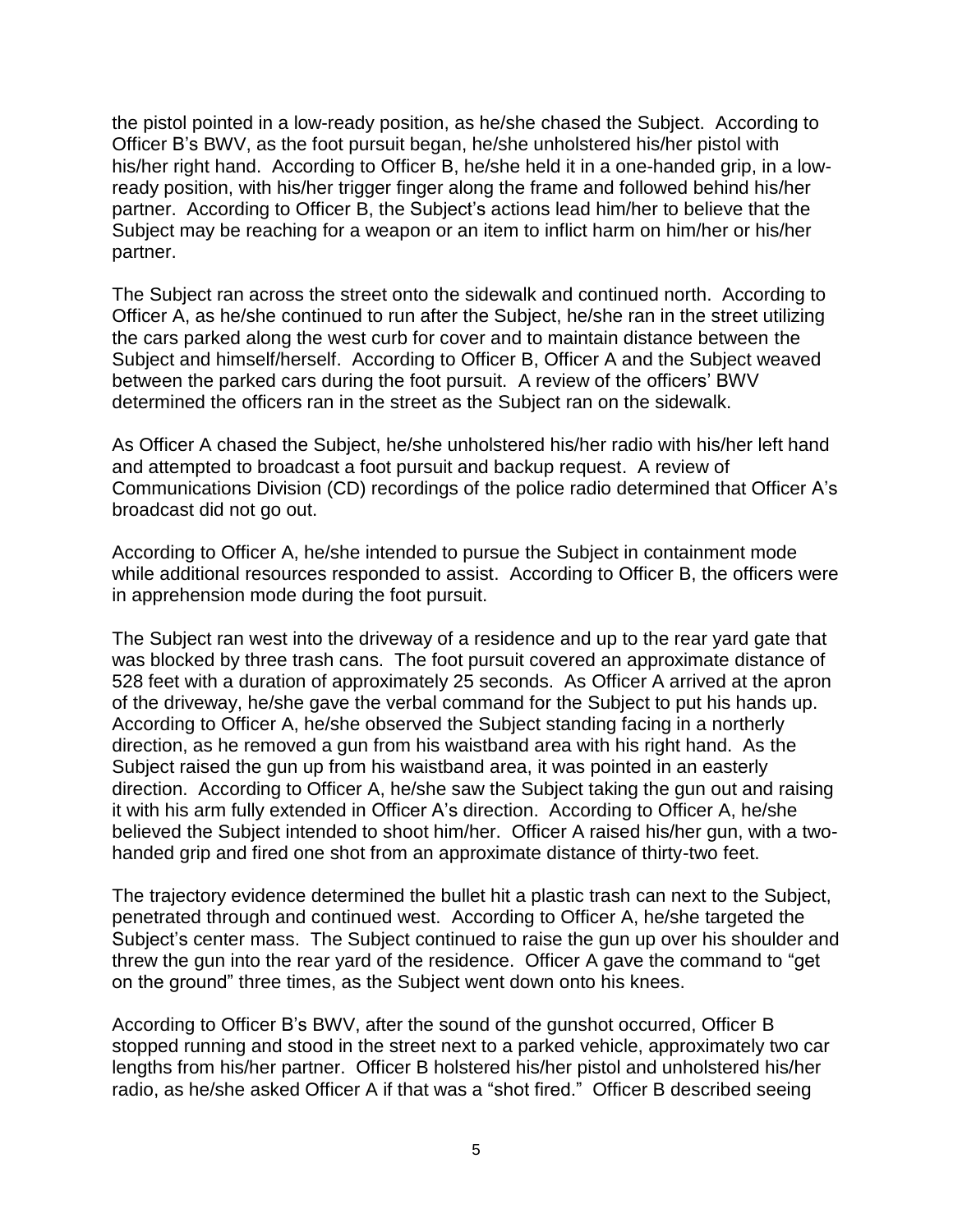Officer A take a shooting stance and he/she described the muzzle flash from Officer A's gun. At the time the shot was fired, Officer A's BWV captured audio of the shot; however, it did not capture Officer A's location and actions at the time the shot was fired.

Officer B broadcast that officers needed help and that shots had been fired. Officer B unholstered his/her pistol and held it in a single handed grip, pointed toward the ground, as he/she moved from the street, onto the sidewalk, south of the driveway. According to Officer B, from his/her position he/she had a line of sight on his/her partner. According to Officer B, he/she paused on the sidewalk to locate the address of the location. The Radio Telephone Operator (RTO) broadcast an "Officer Needs Help Call" and requested a better, more precise location. Officer B responded with a broadcast of a more specific location.

Officer A gave numerous commands to the Subject to lay down on the ground, and the Subject did not comply with the commands. As Officer A walked closer to the Subject, he/she warned the Subject that that he/she would use a TASER as he/she commanded that the Subject put his chest on the ground. The Subject leaned forward, placing his palms on the ground while he remained on his knees. As Officer A gave another command for the Subject to lay down on the ground, the Subject raised back up onto his knees. Officer A, while holding his/her pistol in his/her right hand, unholstered his/her TASER with his/her left hand and gave the Subject another verbal warning that he/she would "tase" him. According to Officer A, he/she was concerned that the Subject would attempt to rearm himself, so he/she unholstered his/her TASER, in an effort to de-escalate the situation.

Officer A activated the red dot sights of the TASER and targeted them on the Subject's torso area. At that time, the Subject complied and laid down in a prone position on his stomach. Officer A holstered his/her pistol and held cover on the Subject with the TASER with the red dot sights targeted on the center of the Subject's back as he/she moved closer. In reviewing Officer B's BWV, Officer B joined Officer A and gave the command, "Don't reach for the gun or whatever you have in your pocket" to the Subject. Officer B held his/her pistol in a single-handed grip, in his/her right hand, in a low-ready position, providing lethal cover for his/her partner; while holding his/her radio in his/her left hand.

Officer A holstered his/her TASER and placed his/her left hand on the Subject's back between his/her shoulder blades. Officer A took hold of the Subject's right arm with his/her right hand and gave the command, "Put your hands behind your back." Officer A guided the Subject's right arm behind his back, and then transitioned his/her hold of the Subject's right wrist to his/her left hand; as he/she unholstered his/her handcuffs with his/her right hand. Officer A placed a cuff on the Subject's right wrist and then one on the left wrist, securing the Subject's hands behind his back. Officer A double locked the handcuffs and began to examine the Subject for injuries as he/she asked him if he "got hit?" According to Officer B, Officer A was on top of the Subject. A review of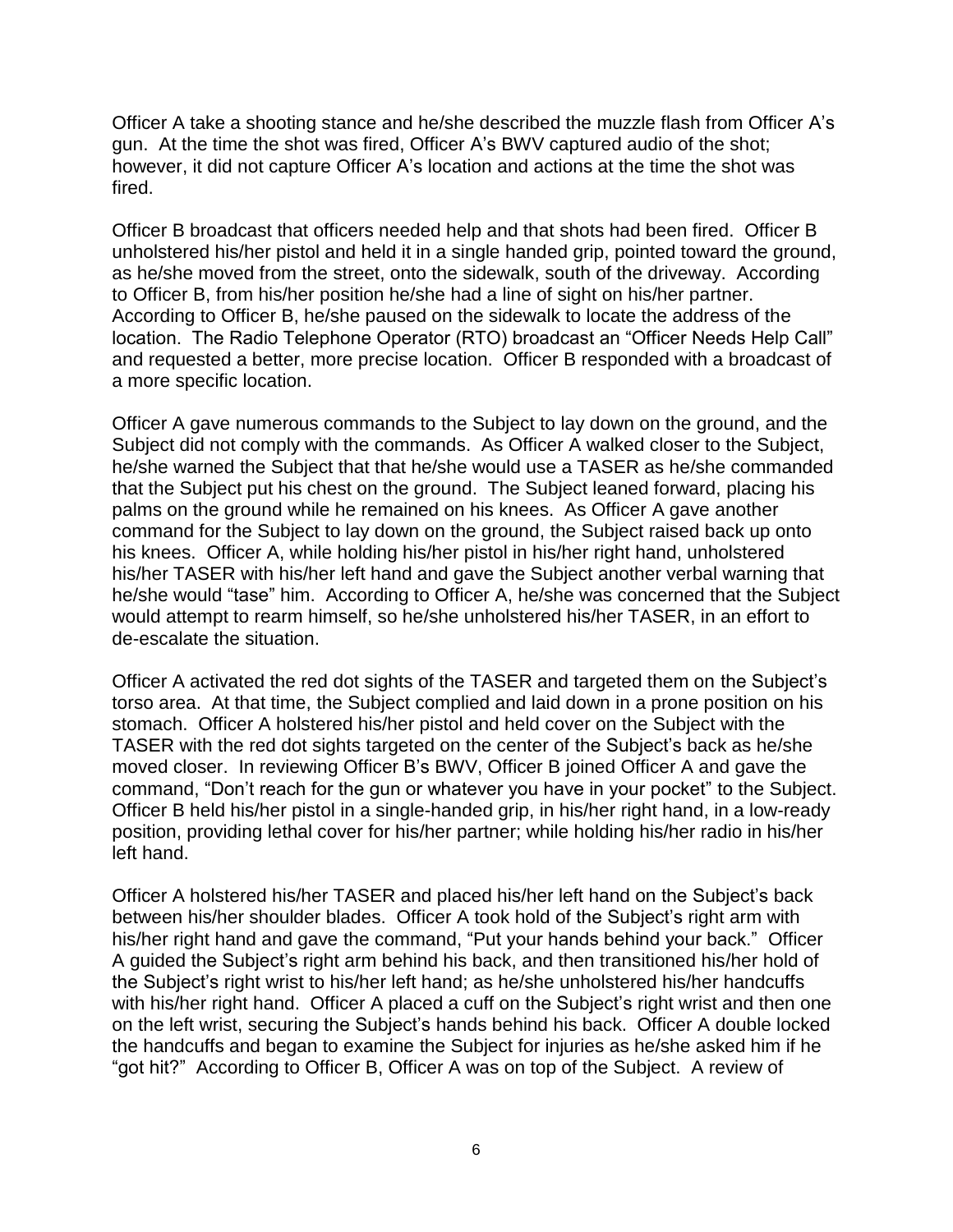Officers A and B's BWV did not capture any images of Officer A kneeling on the Subject's back.

Officer A directed Officer B to get the address of the house they were at. Officer B used his/her flashlight to illuminate the front of the residence to verify the address and broadcast the location. According to Officer B, the Subject was handcuffed, so he/she walked out to the street and turned on his/her flashlight to direct responding officers to their location. Officer B further stated that from his/her position at the end of the driveway he/she had a line of sight on his/her partner.

Northeast Patrol Division Sergeant A broadcast that he/she was responding to the "Help Call," activated his/her BWV camera, the vehicle's lights and siren, and drove Code Three to the call. According to Sergeant A, he/she read the comments of the call, to get a situational awareness, and to determine what was needed at the scene.

Northeast Patrol Division, uniformed Police Officers C and D activated their BWV cameras, responded Code Three to the back-up call, and were the first unit to arrive. As Officer C approached the location, Officer D broadcast that they were Code Six. Officer C parked one house away from the location. As the officers exited their police vehicle, Officer B advised them that the Subject was in custody. Officers C and D ran into the driveway and met with Officer A. Officer A told them that the Subject had thrown the gun into the back yard of the residence.

Officer C walked around the trash cans in front of the gate and lifted the gate up off the hinges and opened it to gain access to the back yard. Officer D took custody of the Subject from Officer A and advised that he/she would take over communications. Officer D directed Officer A to go with Officer C to look for the gun. Officer D broadcast that the incident had been resolved and that the Subject was in custody.

According to Officers Cs' BWV, as he/she and Officer A entered the back yard, Officer A told him/her that there were no additional outstanding suspects. The officers utilized their flashlights to search the area for the gun and discussed requesting a K-9 unit to assist with the search. Shortly thereafter, Officer C located the gun laying on the ground next to a plastic shed in the rear yard. According to Officer C's BWV, he/she repositioned a metal chair approximately two feet to the west, away from the gun, and Officer A told him/her to not move the gun. Officer A walked to Officer C's location and illuminated the gun with his/her flashlight. Officer C advised Officer A that he/she would guard the gun and directed him/her to return to his/her partner.

In reviewing Officer A and D's BWV, when Officer A returned to front of the residence where Officer D was standing in the driveway, Officer D could be heard as he/she advised Officer A to stay by him/herself until a supervisor arrived. Officer D assisted the Subject to his feet and walked the Subject to his/her police vehicle. Officer D conducted a search of the Subject incident to arrest and recovered a gold colored phone and a clear plastic bag containing off-white powder resembling methamphetamine from the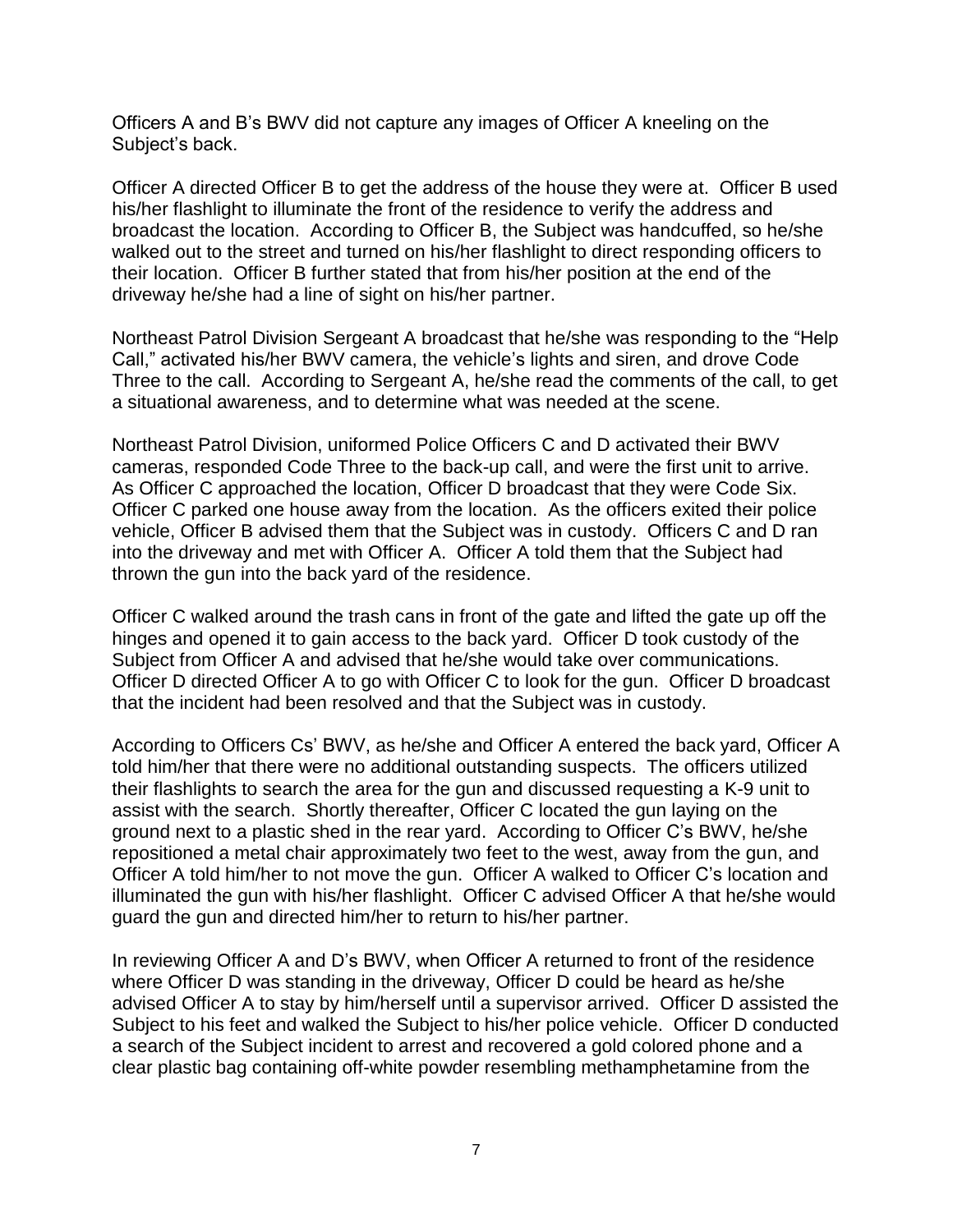Subject's left front pants pockets. Officer D secured the Subject in the rear seat of his/her assigned police vehicle.

In response to the "Help Call," the following Hollenbeck Patrol Division and Northeast Patrol Division uniformed officers responded with emergency lights and sirens (Code Three) to the "Help Call" and activated their BWV cameras during their response: Police Officers E, F, G, H, I, J, K, L, M, N, O, P, Q, R, S, and T.

Uniformed Police Officers U and V activated their BWV and responded Code Three to the "Help Call." Once arriving at the scene, Officer U broadcast that they were Code Six and a requested responding units to stop traffic north of the location. As Officers U and V approached the OIS scene, they located Officers A and B standing near the driveway. Officer A advised that he/she and Officer B needed to be separated. Officer V led Officer B away from the other officers. Officer V asked Officer B if his/her BWV camera was recording and directed him/her to leave it on.

Officer V admonished Officer B to not talk to anyone about the incident and to not view any social media. Officer V gave Officer B a small laminated card, that was produced and distributed by the Los Angeles Police Protective League. The card defined the Public Safety Officers Procedural Bill of Rights Act on one side and the recommended procedure for Public Safety Statements (PSS) on the other side. Officer V advised Officer B to read the card and explained that he/she would be asked to provide a statement at some point. Officer V further explained that Officer B was required to provide the PSS one time only, and that he/she was to not make any other statements or answer any additional questions until he/she had legal representation.

Officer A notified Officer U that an OIS had occurred. Officer U then broadcast on the police radio that an inner and outer perimeter containment needed to be set up. Officer U directed officers to start a crime scene log and secure the inner and outer perimeter with crime scene tape. Officer U made a second broadcast directing units on the perimeter to stop all vehicle traffic from entering or exiting near the OIS scene.

Sergeant A arrived at scene and broadcast that he/she was the Incident Commander (IC). Sergeant A parked and walked to where the OIS occurred, located Officer A, was notified that there was an OIS with only one officer involved, and that the Subject was in custody.

In reviewing Sergeant A's BWV, Sergeant A directed Officer A to standby with Officer G, as he/she assessed the scene and established control of the incident. According to Sergeant A, after talking to Officer A, he/she briefly told Sergeant A that he/she was the only one who shot, and the Subject was in custody. According to Sergeant A, he/she could have continued to ask Officer A the rest of the PSS questions, but time was of the essence and his/her concern at that point was to make sure that everything was set up and organized.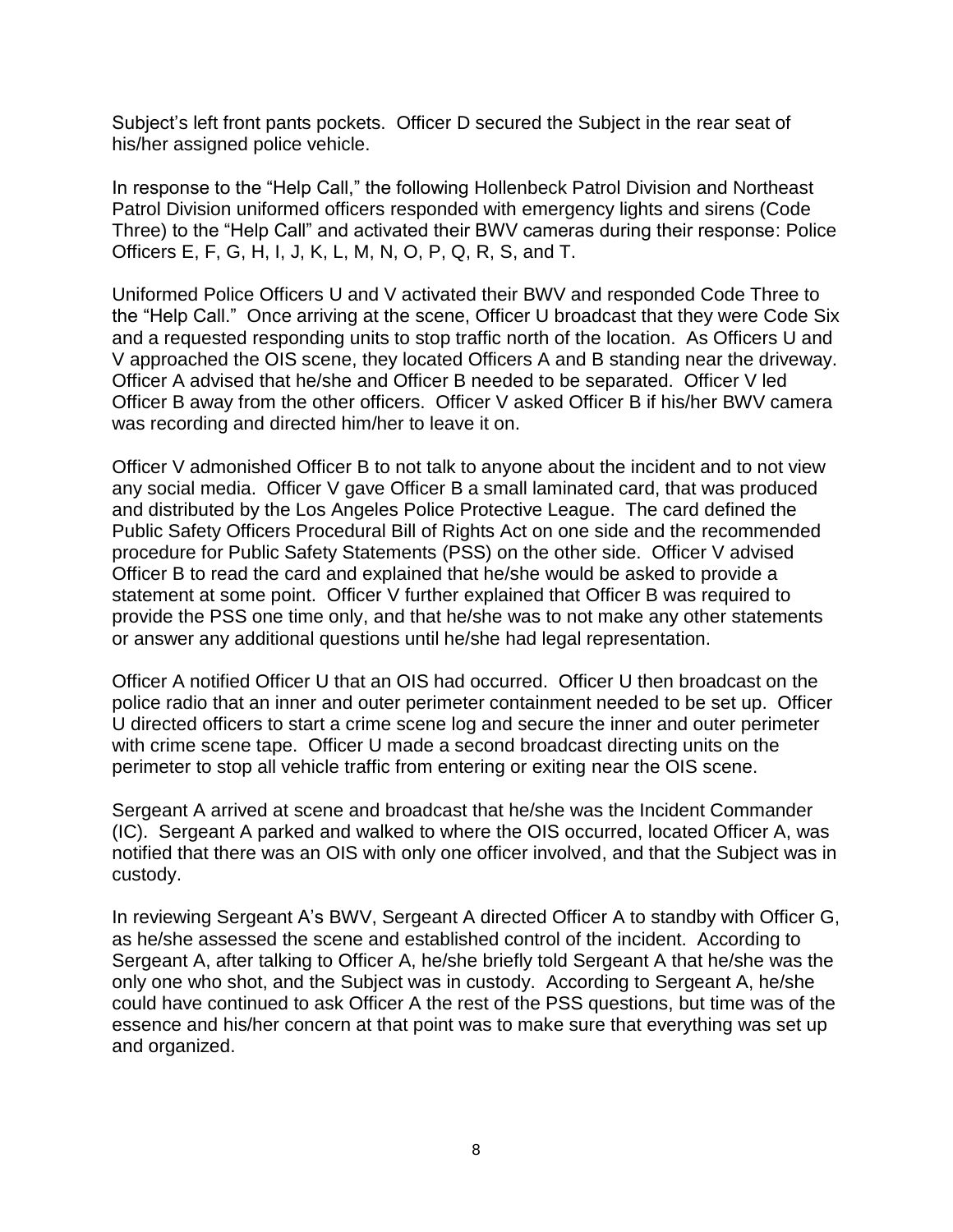Officer U advised Sergeant A that officers were securing the crime scene and that a crime scene log was initiated. Sergeant A broadcast a request for an additional supervisor to respond to the scene. Sergeant A then directed Officer W to secure the front of the residence where the OIS occurred with crime scene tape and to not allow anyone inside.

Sergeant B responded to the "Supervisor Request," arrived on scene and met with Sergeant A. Upon being briefed, Sergeant B initiated the separation and monitoring of Officer A. Sergeant B walked Officer A out of the crime scene to his/her police vehicle. Sergeant A established a Command Post nearby.

Northeast Patrol Division Watch Commander, Lieutenant A arrived on scene, made a broadcast on the police radio identifying that he/she was now the Incident Commander. Lieutenant A met with Sergeant A and received a brief of the details of the incident. Sergeant A then took over the monitoring of Officer B from Officer V.

Sergeant B admonished Officer A to not discuss the incident with anyone, unless ordered to by Force Investigation Division (FID). Sergeant B directed Officer A to turn off his/her BWV camera and took possession of the camera. Sergeant B took a PSS from Officer A. Sergeant B transported Officer A to the local police station and monitored him/her. Later that morning, Northeast Patrol Division Sergeant C took over monitoring Officer A until he/she was interviewed by FID investigators.

Lieutenant A admonished Officer B to not talk about the incident with anyone. Lieutenant A directed Hollenbeck Detective Division Night Watch Detective A to take over the monitoring of Officer B. Detective A directed Officer B to turn off his/her BWV camera and give it to Sergeant A. Detective A transported Officer B to the local police station, where they remained until Officer B was interviewed by FID Investigators.

The Department Operations Center (DOC) was notified of the officer-involved shooting incident. The DOC notified FID of the Categorical Use of Force (CUOF).

| <b>NAME</b>      | <b>TIMELY BWV</b><br><b>ACTIVATION</b> | <b>FULL 2-</b><br><b>IMINUTE</b><br><b>BUFFER</b> | <b>BWV</b><br><b>IRECORDING OF DICVS</b><br><b>IENTIRE</b><br><b>INCIDENT</b> | <b>TIMELY</b><br><b>ACTIVATION OF ENTIRE</b> | <b>DICVS</b><br><b>RECORDING</b><br><b>INCIDENT</b> |
|------------------|----------------------------------------|---------------------------------------------------|-------------------------------------------------------------------------------|----------------------------------------------|-----------------------------------------------------|
| <b>Officer A</b> | Yes                                    | Yes                                               | Yes                                                                           | No.                                          | <b>No</b>                                           |
| <b>Officer B</b> | No                                     | Yes                                               | No                                                                            | <b>No</b>                                    | l No                                                |

## **BWV and DICVS Policy Compliance**

#### **Los Angeles Board of Police Commissioners' Findings**

The BOPC reviews each Categorical Use of Force incident based upon the totality of the circumstances, namely all of the facts, evidence, statements and all other pertinent material relating to the particular incident. In every case, the BOPC makes specific findings in three areas: Tactics of the involved officer(s); Drawing/Exhibiting of a firearm by any involved officer(s); and the Use of Force by any involved officer(s). Based on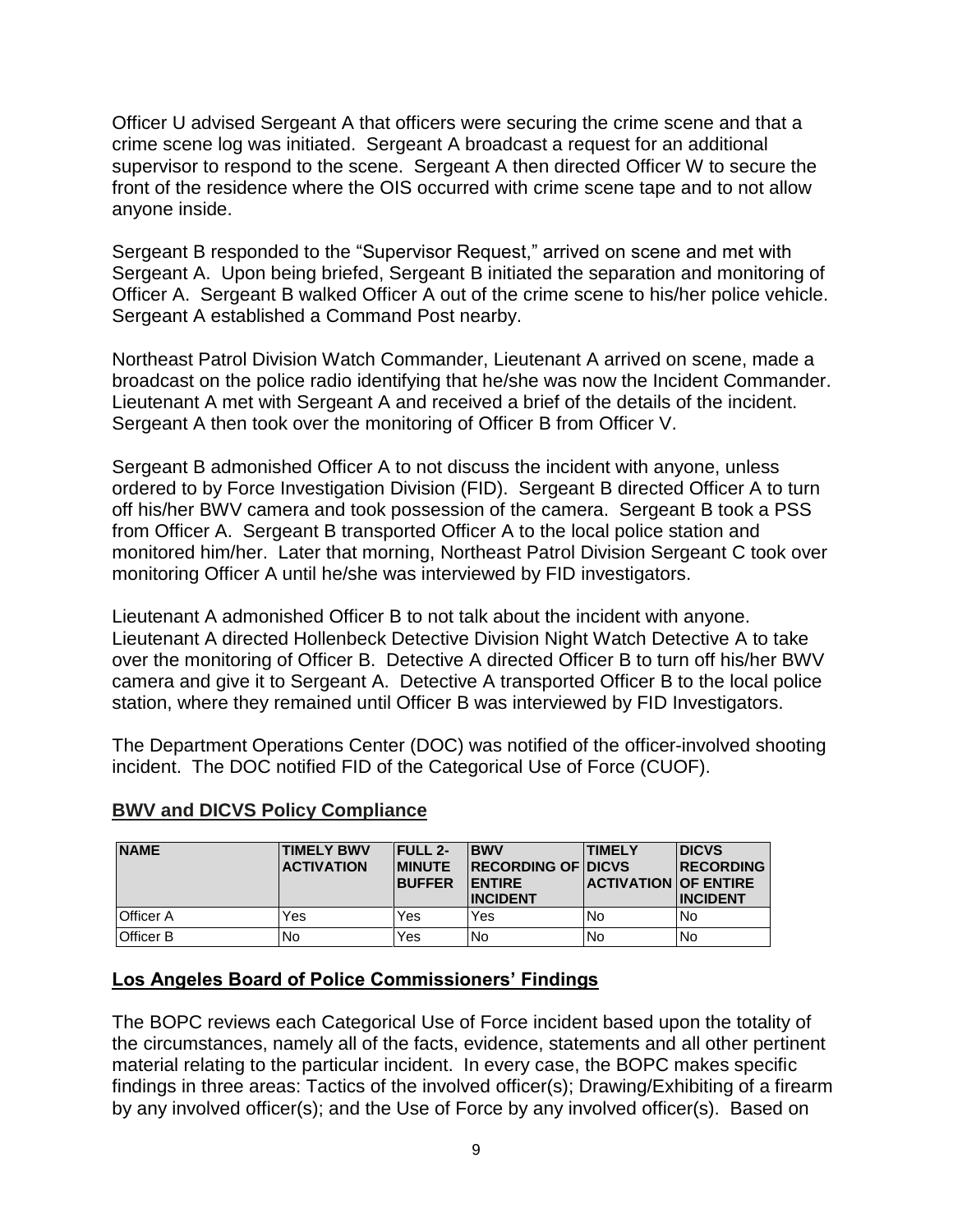the BOPC's review of the instant case, the BOPC made the following findings:

# **A. Tactics**

The BOPC found Officer A and B's tactics to warrant a finding of Administrative Disapproval.

# **B. Drawing and Exhibiting**

The BOPC found Officer A and B's drawing and exhibiting of a firearm to be In Policy.

# **C. Lethal Use of Force**

The BOPC found Officer A's lethal use of lethal force to be Out of Policy.

## **Basis for Findings**

In making its decision in this matter, the Commission is mindful that every "use of force by members of law enforcement is a matter of critical concern both to the public and the law enforcement community. It is recognized that some individuals will not comply with the law or submit to control unless compelled to do so by the use of force; therefore, law enforcement officers are sometimes called upon to use force in the performance of their duties. It is also recognized that members of law enforcement derive their authority from the public and therefore must be ever mindful that they are not only the guardians, but also the servants of the public. The Department's guiding principle when using force shall be reverence for human life. Officers shall attempt to control an incident by using time, distance, communications, and available resources in an effort to deescalate the situation, whenever it is safe and reasonable to do so. When warranted, Department personnel may use objectively reasonable force to carry out their duties. Officers who use unreasonable force degrade the confidence of the community we serve, expose the Department and fellow officers to physical hazards, violate the constitutional rights of individuals upon whom unreasonable force is used, and subject the Department and themselves to potential civil and criminal liability. Conversely, officers who fail to use force when warranted may endanger themselves, the community and fellow officers." (Special Order No. 1, 2020, Policy on the Use of Force - Revised.)

The Commission is cognizant of the legal framework that exists in evaluating use of force cases, including the United States Supreme Court decision in Graham v. Connor, 490 U.S. 386 (1989), stating that:

"The reasonableness of a particular use of force must be judged from the perspective of a reasonable officer on the scene, rather than with the 20/20 vision of hindsight. The calculus of reasonableness must embody allowance for the fact that police officers are often forced to make splitsecond judgments – in circumstances that are tense, uncertain and rapidly evolving – about the amount of force that is necessary in a particular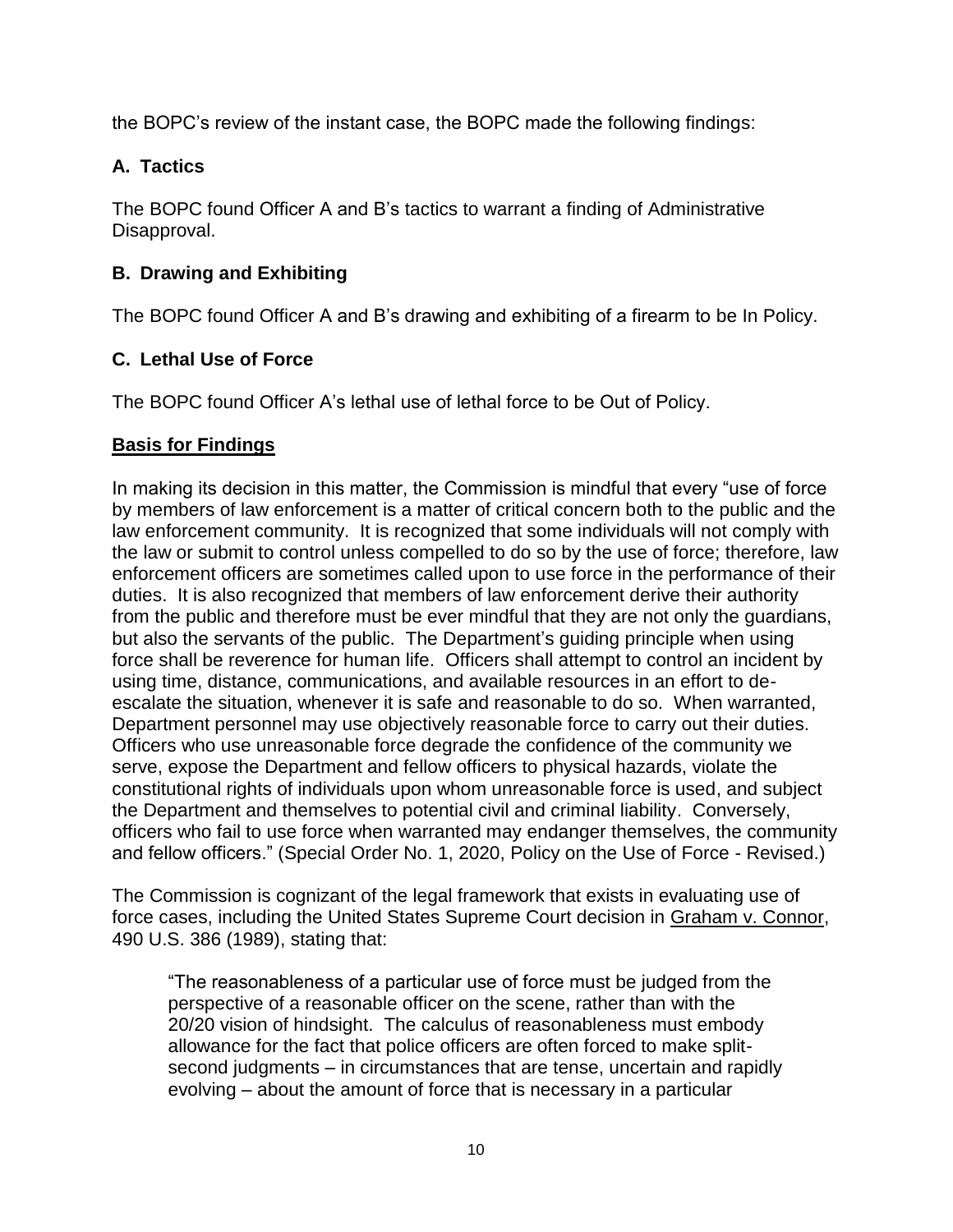#### situation."

The Commission is further mindful that it must evaluate the actions in this case in accordance with existing Department policies. Relevant to our review are Department policies that relate to the use of force:

**Use of Force – General**. It is the policy of the Department that personnel may use only that force which is "objectively reasonable" to:

- Defend themselves:
- Defend others:
- Effect an arrest or detention;
- Prevent escape; or,
- Overcome resistance.

**Use of Force – Deadly**. It is the policy of the Department that deadly force shall be used only when necessary in defense of human life. Specifically, deadly force shall only be used to:

- Defend against an imminent threat of death or serious bodily injury to the officer or another person; or,
- Apprehend a fleeing person for any felony that threatened or resulted in death or serious bodily injury, if the officer reasonably believes that the person will cause death or serious bodily injury to another unless immediately apprehended. Where feasible, a peace officer shall, prior to the use of force, make reasonable efforts to identify themselves as a peace officer and to warn that deadly force may be used, unless the officer has objectively reasonable grounds to believe the person is aware of those facts.

An officer shall not use deadly force against a person based on the danger that person poses to themselves, if an objectively reasonable officer would believe the person does not pose an imminent threat of death or serious bodily injury to the officer or another person.

**Factors Used to Determine Whether Deadly Force was Necessary.** The Department examines the necessity of deadly force by evaluating each situation in light of the particular circumstances of each case, and whether other resources and techniques were reasonably safe and feasible to an objectively reasonable officer.

The Department shall also consider the totality of the circumstances, including the officer's tactics and decisions leading up the use of deadly force. (Special Order No. 1, 2020, Policy on the Use of Force - Revised.)

An officer's decision to draw or exhibit a firearm should be based on the tactical situation and the officer's reasonable belief that there is a substantial risk that the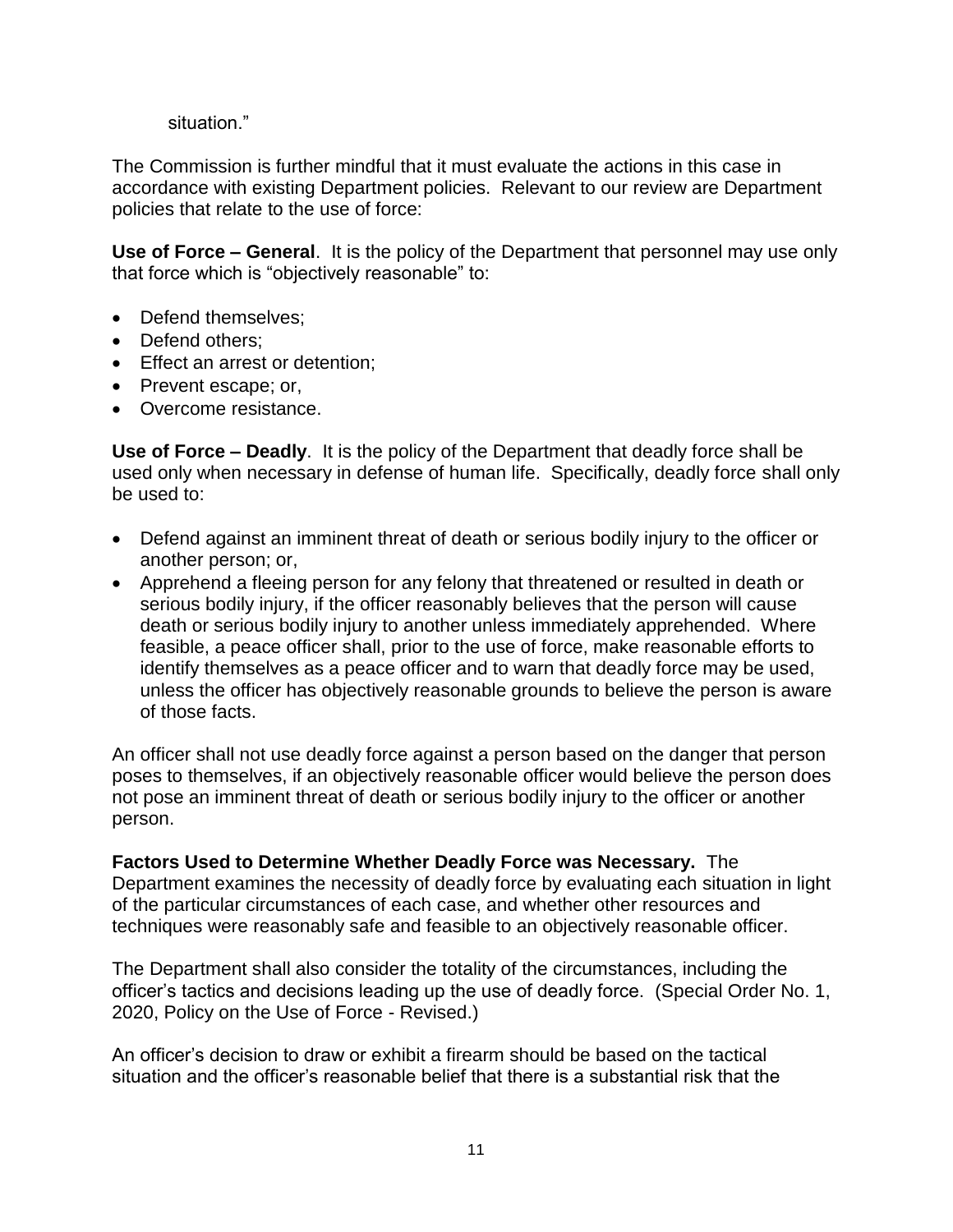situation may escalate to the point where deadly force may be justified. (Los Angeles Police Department Manual.)

Tactical de-escalation involves the use of techniques to reduce the intensity of an encounter with a subject and enable an officer to have additional options to gain voluntary compliance or mitigate the need to use a higher level of force while maintaining control of the situation. Tactical de-escalation does not require that an officer compromise his/her safety or increase the risk of physical harm to the public. De-escalation techniques should only be used when it is safe and prudent to do so. (Tactical De-Escalation Techniques, October 2016.)

# **A. Tactics**

# *Tactical De-Escalation Techniques*

- *Planning*
- *Assessment*
- *Time*
- *Redeployment and/or Containment*
- *Other Resources*
- *Lines of Communication (Use of Force - Tactics Directive No. 16, October 2016, Tactical De-Escalation Techniques)*

Tactical de-escalation does not require that an officer compromise his/her safety or increase the risk of physical harm to the public. De-escalation techniques should only be used when it is safe and prudent to do so.

# **Planning**

Regarding planning, de-escalation training states, "Officers should attempt to arrive at scene with a coordinated approach based upon initial information and any preexisting knowledge of the suspect(s) or the involved officers." As noted in the Chief's report, the UOFRB was critical of Officers A and B's general tactical plan, and it noted that the officers did not request any additional resources prior to attempting to stop a potentially armed suspect and did not notify a supervisor of the information they had obtained about a potentially armed suspect located outside their division of assignment. The BOPC notes that this lack of appropriate planning precluded the officers from arriving on scene with "a coordinated approach based on initial information," and that it avoidably placed them at a significant tactical disadvantage from the outset of the incident. The officers had ample opportunity to formulate a plan, including making appropriate notifications and requests to coordinate additional resources, but they failed to do so.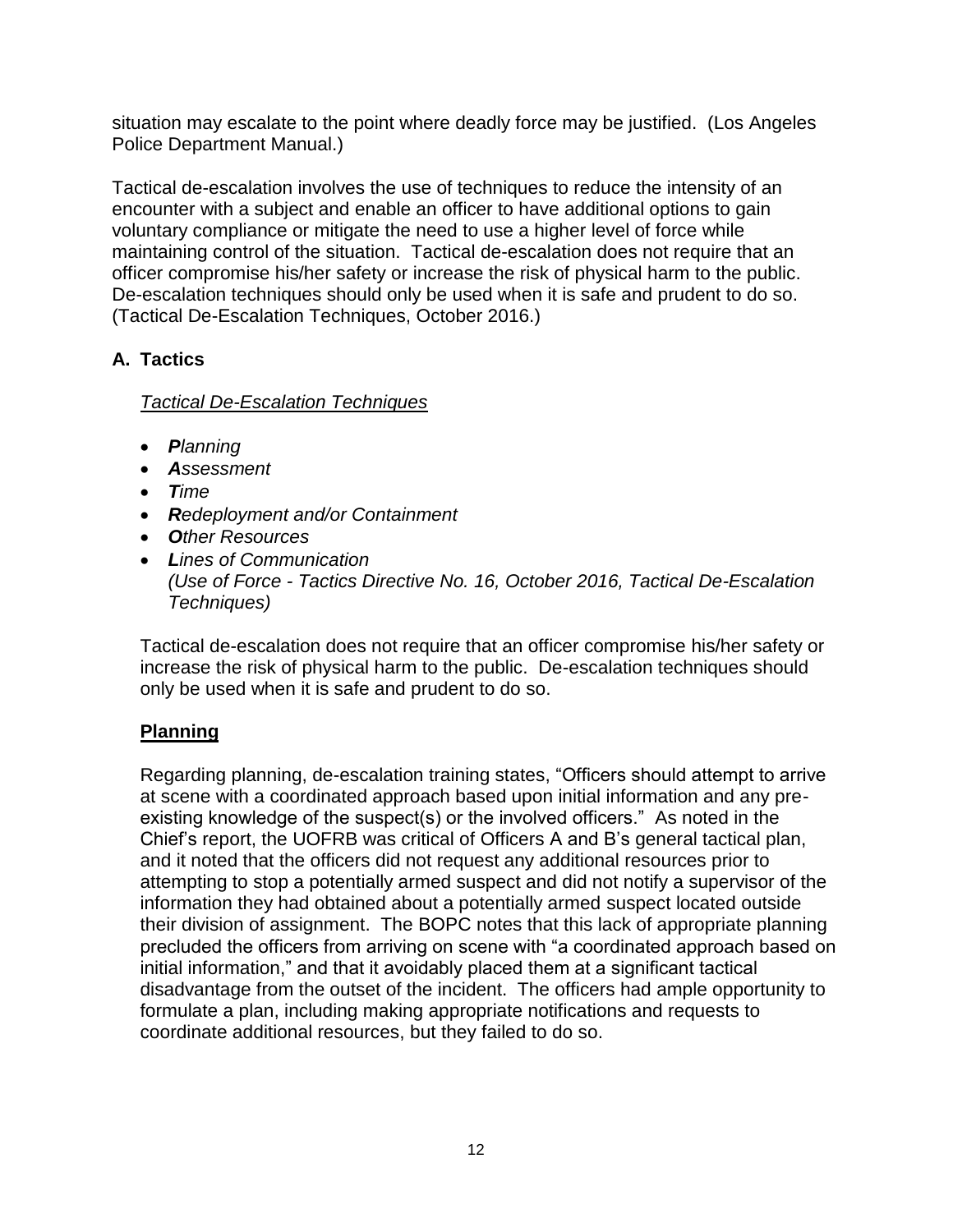### **Assessment**

Regarding assessment, de-escalation training states, "Officers should continually assess the situation as circumstances change and new information is received." Despite Officer A's indication of his/her feeling that it was unlikely that the Subject whom he/she saw on Instagram would still be at the location where he (the Subject) was observed, the fact remains that attempting to locate this individual was the purpose of Officer A's response to the incident location. Upon observing the Subject at that location, Officer A did not appropriately assess the situation and recognize the potential for the Subject to be the armed suspect in question. Once Officer A formed the belief that the Subject was indeed armed, his/her decisions to attempt to make physical contact with the Subject and then to pursue him in a tactically unsound manner did not reflect appropriate continual assessment as the circumstances developed.

## **Time**

Regarding time, de-escalation training states*,* "Time is an essential element of deescalation as it allows officers the opportunity to communicate with the suspect, refine tactical plans, and, if necessary, call for additional resources." As previously noted, Officers A and B did not use available time to formulate an appropriate plan prior to contacting the Subject. Nor did they take advantage of available time to request appropriate additional resources.

#### **Redeployment and Containment**

Regarding redeployment and containment, de-escalation training states, "Redeployment and containment can afford officers the added benefit of time and distance while continuing to maintain control of the situation. The addition of time and distance may give officers the opportunity to re-assess, communicate, request additional resources, or deploy other tactics to reduce the likelihood of injury both to the public and officers while also mitigating any potential ongoing threats."

The UOFRB was critical of Officers A and B's vehicle positioning and pedestrian stop tactics, which had the effect of placing the officers in a tactically disadvantageous position during their initial contact with the Subject. The BOPC considered that these noted concerns unduly exposed the officers to the threat of an armed assault by the Subject and limited the officers' ability to control him when he did not comply with their directions.

When the Subject began to flee on foot, the officers' ability to coordinate any containment was significantly limited by their prior failures to request additional resources and to communicate to anyone where they were or what they were doing. Although Officer A attempted to make a radio broadcast during the foot pursuit (the attempt was determined to be unsuccessful), his/her attempted broadcast did not include a request for officers to establish a perimeter to contain the fleeing suspect.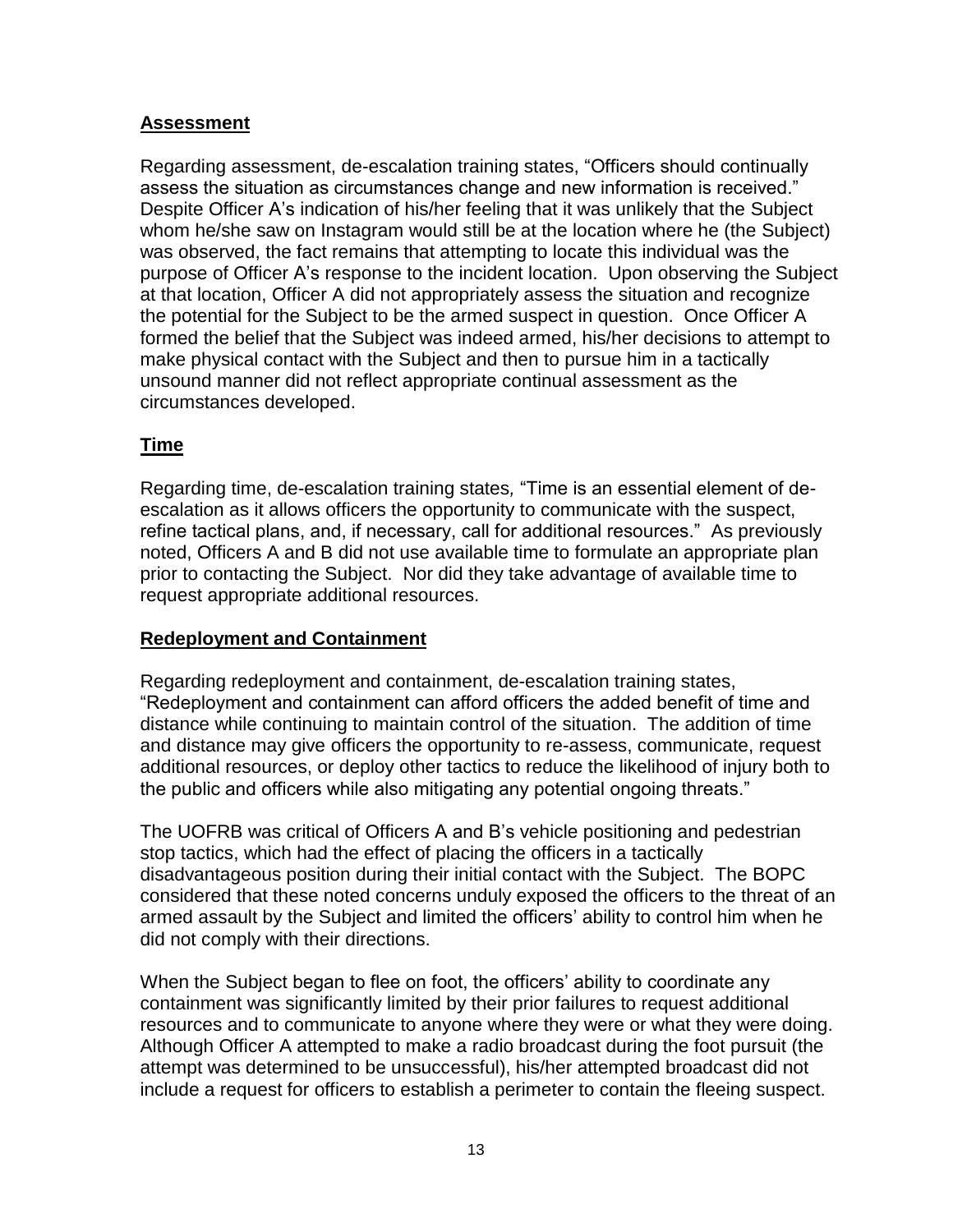As the foot pursuit progressed, Officer A lost sight of the Subject when the Subject entered the driveway where the OIS ultimately occurred. Officer A's decision to deploy into the mouth of the driveway as he/she continued his/her pursuit of the Subject at that point placed Officer A at a significant tactical disadvantage by exposing him/her to the threat that he/she perceived the Subject presented to him, which is the very threat that precipitated the OIS.

### **Other Resources**

Regarding other resources, de-escalation training states, "In the case of a tense or potentially dangerous encounter, requesting additional resources can provide officers with specialized expertise, personnel and tools to help control and contain an incident."

Officers A and B did not request additional resources in advance of their encounter with the Subject, about whom Officer A had information indicating that he was potentially armed. This failure significantly limited any prospects the officers had of effectively controlling and containing the potentially dangerous Subject, and it avoidably left them at a tactical disadvantage throughout their encounter with that Subject.

#### **Lines of Communication**

Regarding lines of communication, de-escalation training states, "Maintaining open lines of communication between officers and communicating effectively with a suspect are critically important when managing a tense or potentially dangerous encounter. Communication between officers can improve decision-making under tense circumstances and increase the effectiveness of coordinated actions. In addition, when a suspect observes that officers are prepared, well organized, professional, and working as a team, he or she may be deterred from attempting to flee, fight, or actively resist."

The officers' efforts at communications were deficient throughout the lead-up to the OIS. Officer A did not effectively communicate with Officer B regarding the information he/she had received through Instagram, and neither of the officers informed anyone that they were traveling to the incident location in a neighboring geographical division to look for a potentially armed Subject. Furthermore, the officers did not place themselves Code-6 when they first contacted the Subject. As with all of the failures to adhere to de-escalation training described above, these communications failures contributed to the officers' tactical disadvantage during their encounter with the Subject and unduly increased the risk that the situation might escalate to the point where a use of force would occur.

• During its review of this incident, the BOPC noted the following tactical considerations: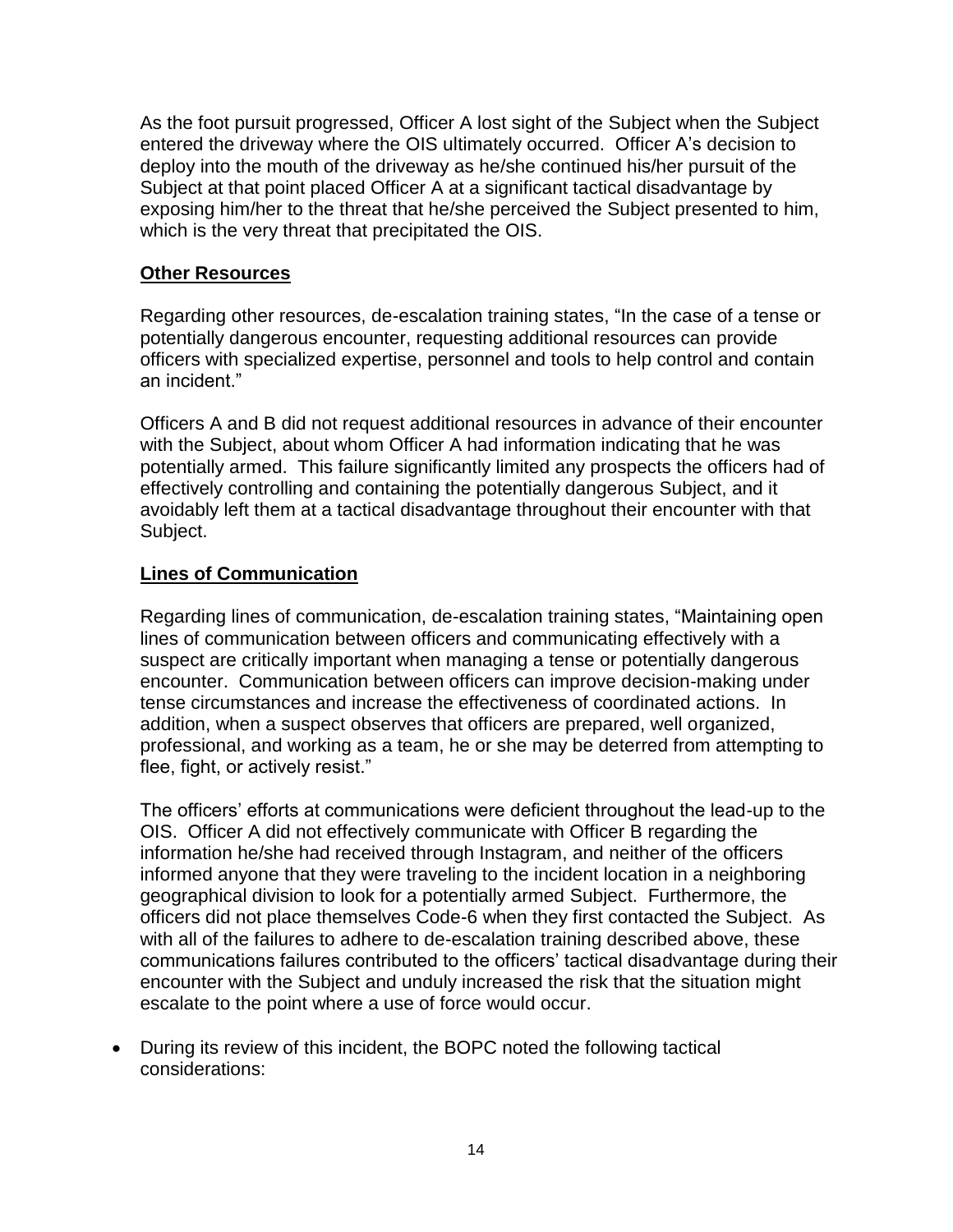**1. Tactical Planning/Communication** (Substantial Deviation, without Justification – Officers A and B)

Officers A and B failed to discuss, develop, and communicate a clear and thorough tactical plan related to their response to a suspect possibly armed with handgun.

Operational success is based on the ability of officers to effectively communicate during critical incidents. Officers, when faced with a tactical incident, improve their overall safety by their recognition of an unsafe situation and by working together collectively to ensure a successful resolution. A sound tactical plan should be implemented to ensure minimal exposure to the officers, while keeping in mind officer safety concerns.

In this case, it was Officers A and B's third time working together, and they discussed general tactical concepts related to their response to various tactical situations which included contact and cover roles, foot pursuits, communication roles including Code Six broadcasts, and de-escalation strategies. Additionally, Officers A and B determined that if one officer made contact with an individual, the other officer would be the communications officer and would place them Code Six. The BOPC noted that upon Officer A obtaining knowledge of a possible suspect armed with a handgun at a location, Officer A proceeded to the location and only advised Officer B that there was possibly a suspect armed with a handgun.

The BOPC was critical of Officer A's reluctance to communicate to Officer B about the information he/she obtained and failure to take the time the officers had to formulate a more thorough plan on confronting a possible suspect armed with a handgun. The BOPC noted that Officers A and B discussed the high gang and narcotics activity that occurred in the area as well as their tactical plan to request additional resources if they encountered a suspect armed with a handgun. The BOPC considered Officers A and B did not notify a supervisor, even though the area was located in Hollenbeck Area, and that they did not request any additional resources prior to their approach of a suspect possibly armed with a handgun. Additionally, the BOPC noted the lack of communication between Officers A and B from the beginning to the end of the encounter.

On their approach to the scene, Officers A and B both observed the Subject on the sidewalk speaking to the occupant of a dark colored vehicle. However, neither officers communicated the reason for their pedestrian stop to each other which led to both officers forming similar, but slightly different, reasonable suspicions for the stop. The BOPC noted that the lack of planning and communication by Officers A and B led to poor tactics as the officers contacted the Subject and a casual method of approach. As Officer A was engaged in verbal contact with the Subject, he/she observed a bulge in the Subject's front right pant pocket and opined that the Subject was the same individual he/she had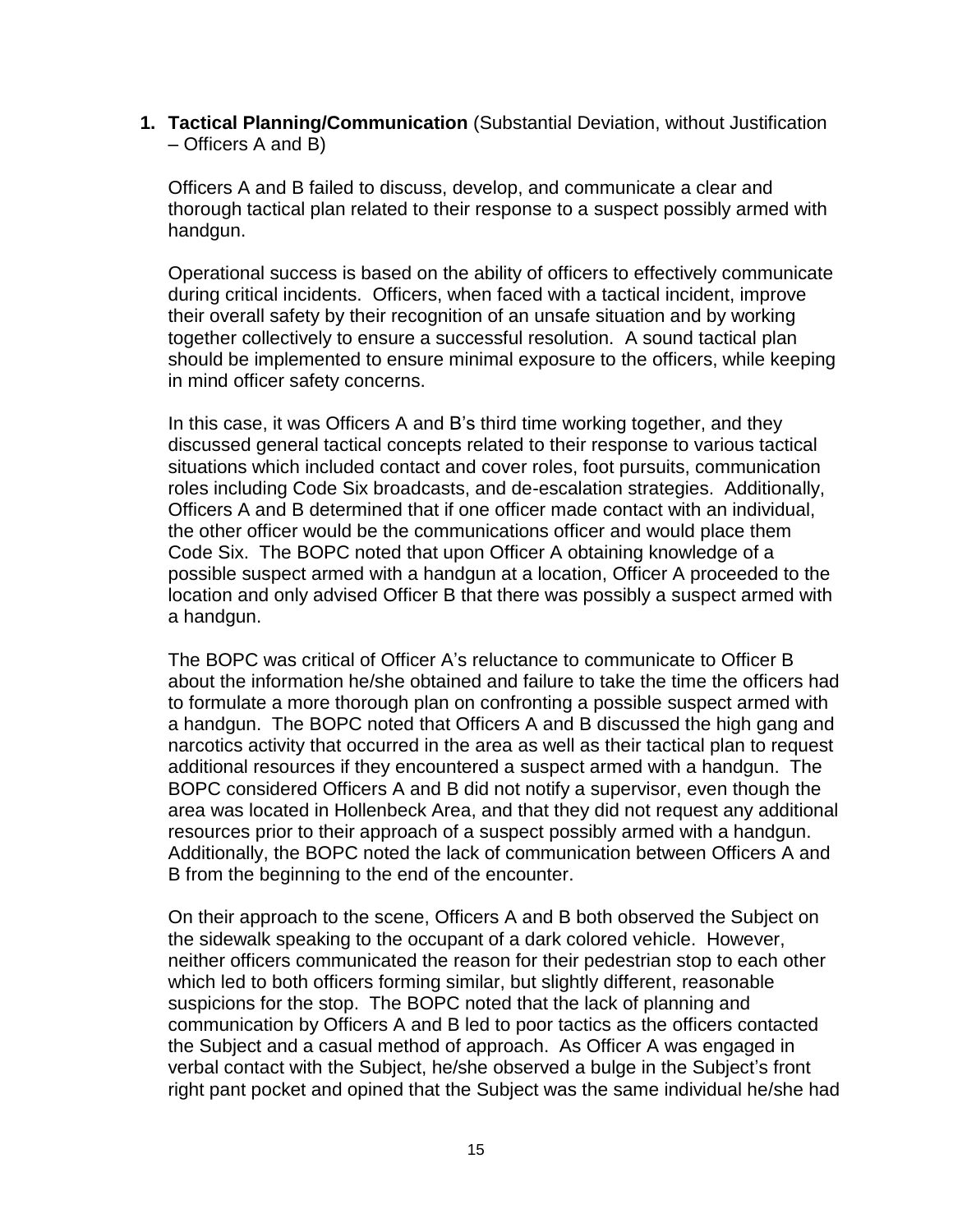observed in the social media video he/she had viewed prior to the encounter. The BOPC noted that Officer A did not communicate with Officer B what he/she observed and his/her opinion that the Subject was armed with a handgun and proceeded to follow after the Subject as he fled north.

The BOPC considered that Officer A was an experienced officer with approximately five years of experience, while Officer B was still a probationary officer with approximately nine months of experience. The BOPC was critical of Officer A's role in the lack of tactical planning and communication prior to and during the incident. The BOPC opined that Officer A did not take responsibility, as the more experienced and senior officer, to engage his/her partner in developing a clear tactical plan including approaching a possibly armed Subject, contact and cover roles, foot pursuits, apprehension versus containment, and the importance of communication throughout an incident. Additionally, the BOPC considered that though Officer B was a probationary officer, he/she was in the final phase of his/her training and the Department's expectation was that he/she would communicate with his/her partner to develop a better plan or clarify if he/she was unsure of the tactical plan. The BOPC noted the lack of tactical planning and communication led to confusion between Officers A and B regarding whether they were in apprehension mode or containment mode during the foot pursuit of the Subject.

The BOPC considered that immediately following the OIS, Officer B attempted to communicate with Officer A to determine if an OIS had just occurred. However, as Officer A began to move forward and approach the Subject, Officers A and B did not communicate their intentions, which led to a difference in their approach as Officer A moved forward and closed distance while Officer B, while utilizing cover, attempted to find an address to broadcast a more precise location for responding units.

The BOPC was critical of the lack of tactical communication between the officers which provided confusion in their tactical approach and created a tactically disadvantageous situation.

Officers A and B approached the tactical situation from different perspectives, leading to tactical decisions made independently of each other, and ultimately led to various tactical issues arising from their lack of tactical planning and communication.

Based on the totality of the circumstances, the BOPC determined that Officers A and B's lack of tactical planning and communication was a substantial deviation, without justification, from approved Department tactical training.

**2. Code Six** (Substantial Deviation, without Justification – Officers A and B)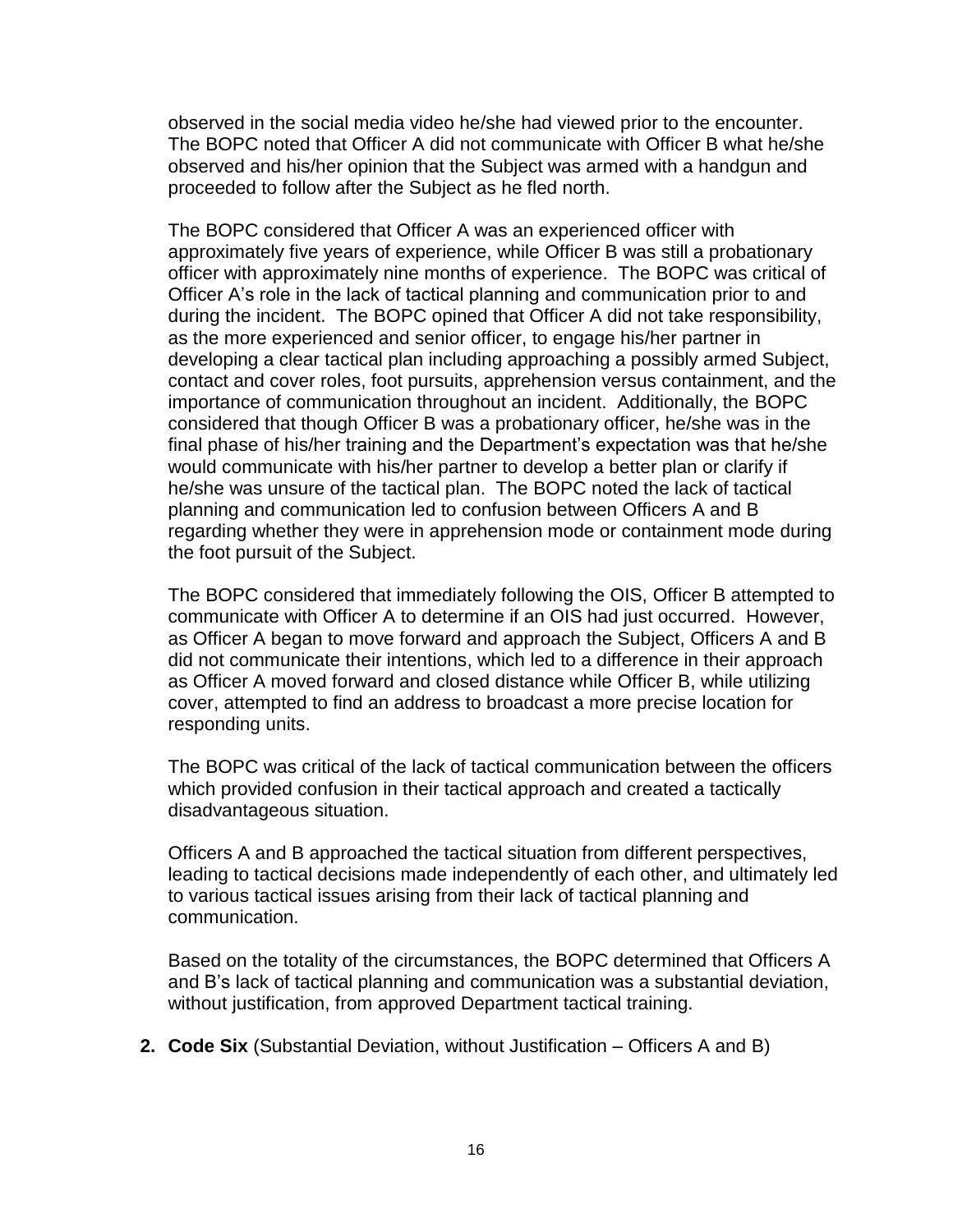The purpose of broadcasting a Code Six location is to advise CD and officers in the area of the officers' location and the nature of the field investigation, should the incident escalate and necessitate the response of additional personnel. Vehicle and pedestrian stops can be dangerous, as the identity and actions of a person stopped is often unknown, and as in this case, their actions can be unpredictable.

Officers A and B did not advise CD of their location prior to engaging in a pedestrian stop and did not go Code Six until after the OIS had occurred.

The BOPC noted that both officers were familiar with the area, including the gang and narcotics activity they had both observed in prior incidents. However, due to their lack of communication, neither officer verified that one of them had broadcast they were Code Six and their location. The BOPC noted due to a lack of planning, there was confusion between Officer A and B about who would be communicating and broadcasting their Code Six location. The BOPC considered that due to Officers A and B not placing themselves Code Six, and Officer A's attempted foot pursuit broadcast not making it out over the police radio, the first broadcast to CD and additional resources in the area, occurred after the OIS had already occurred.

The BOPC noted that Officers A and B had sufficient time to broadcast their Code Six location, as well as any other relevant information, prior to making contact with the Subject. The BOPC noted that Officers A and B were conducting a self-initiated pedestrian stop and the officers were not confronted immediately with circumstances or serious criminal activity which would have prevented them from broadcasting their Code Six location. The BOPC was critical of the lack of communication between Officers A and B and their disregard for the importance with regards to officer safety, of providing their location and nature of their stop, considering they were outside their division of assignment.

Considering that Officers A and B believed there was possibly a suspect armed with a handgun at the location, the BOPC would have preferred that the officers broadcast they were Code Six in the area prior to exiting their police vehicle. Field investigations may escalate unexpectedly and may require the response of additional resources, as it did in this incident. Therefore, it is essential that officers provide their location and the nature of their investigation, to maintain officer safety, and in order to keep surrounding resources informed should such a situation arise where their response is required. Officers A and B's failure to communicate their Code Six location and the nature of their investigation, placed them in a tactically disadvantageous position.

Based on the totality of the circumstances, the BOPC determined that Officers A and B's failure to broadcast their Code Six location when provided sufficient time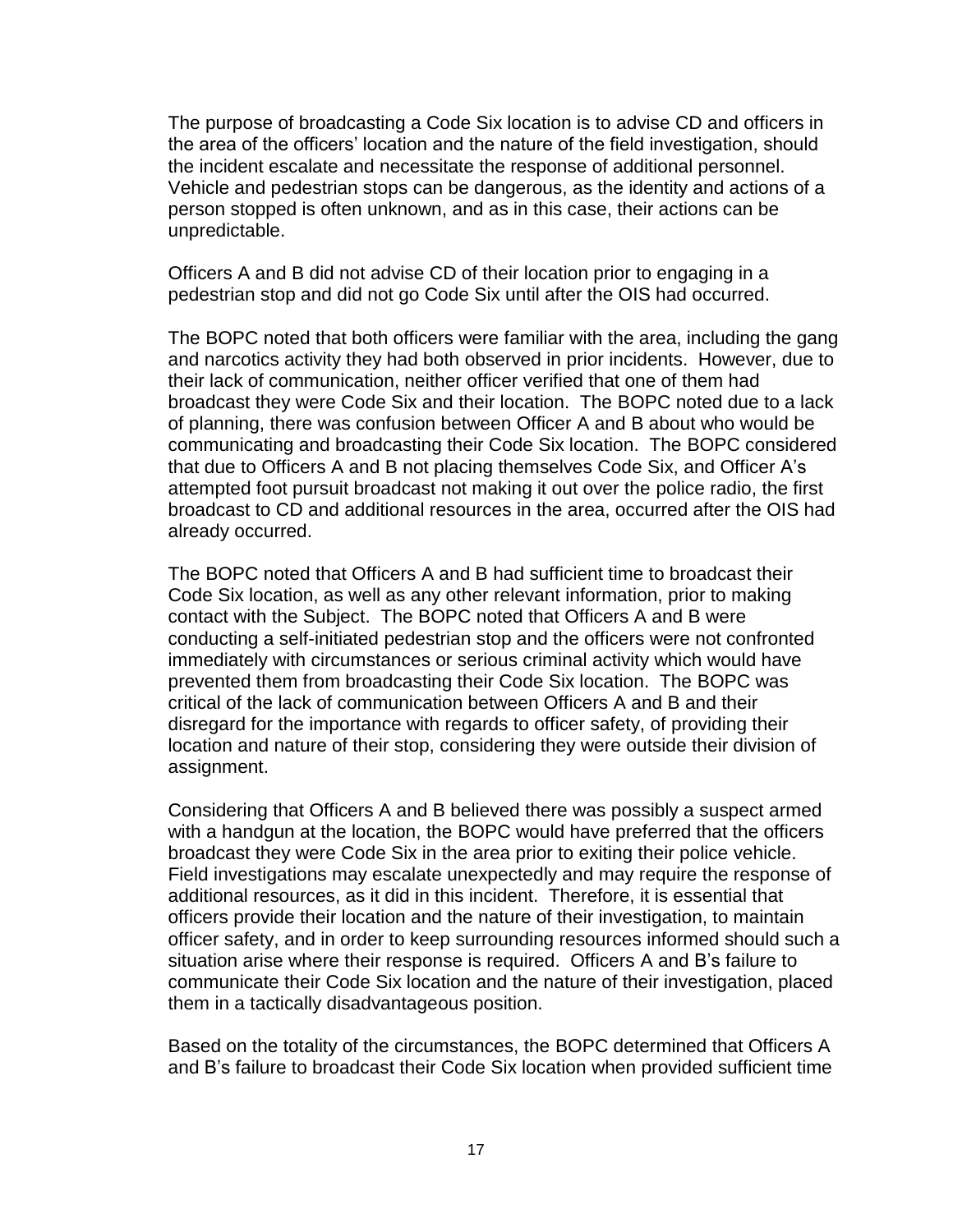to do so, was a substantial deviation, without justification, from approved Department tactical training.

**3. Pedestrian Stop Tactics/Tactical Vehicle Deployment** (Substantial Deviation, without Justification – Officers A and B)

Officer A and B stopped their police vehicle in the center median, facing south, adjacent to the where the Subject was standing on the sidewalk and speaking with the occupant of an unknown dark colored vehicle in the northbound lane.

When arriving at an emergency radio call or conducting enforcement stops, the positioning of the police vehicle is critical for providing officers a tactically advantageous position. Officers must not be complacent or overconfident during enforcement stops given that complacency causes officers to ignore danger signs and compromises officer safety.

In this case, Officers A and B approached the area and proceeded to stop and park their vehicle in the center median lane, facing south. Officer A did not activate the police vehicles emergency lights or utilize the lighting equipment on the police vehicle. The BOPC noted that both Officer A and B articulated reasonable suspicion and determined they would be stopping the Subject who was standing on the sidewalk parallel to where the officers parked their vehicle, for curfew and narcotics violations.

The BOPC was critical of Officer A and B's somewhat complacent manner in exiting their police vehicle, and relaxed approach towards the Subject whom they believed may possibly be armed with a handgun. The BOPC noted that Officers A and B both stopped in front of and then continued forward past the front of an unknown dark colored vehicle, whose occupant they observed conversing with the Subject. The BOPC opined the occupant of the vehicle and the vehicle itself was a potential threat which the officers neglected to consider. The BOPC noted the officers conducted a pedestrian stop on the Subject; however, they approached the Subject as if they were conducting a consensual encounter. The BOPC opined the officers were overly casual in their mindset and tactical approach, especially in their failure to tactically position or utilize their police vehicle for cover while conducting a pedestrian stop on a Subject they believed was possibly armed with a handgun.

The BOPC considered that Officers A and B did not properly position themselves to triangulate on the Subject due to Officer B's concern with the unknown dark colored vehicle that had backed up south and parked along the east curb.

In this case, the BOPC would have preferred that Officers A and B approach their pedestrian stop on a suspect possibly armed with a handgun with the mindset and mentality of maintaining officer safety. Conducting enforcement stops are inherently the most dangerous duties conducted by officers. Officers should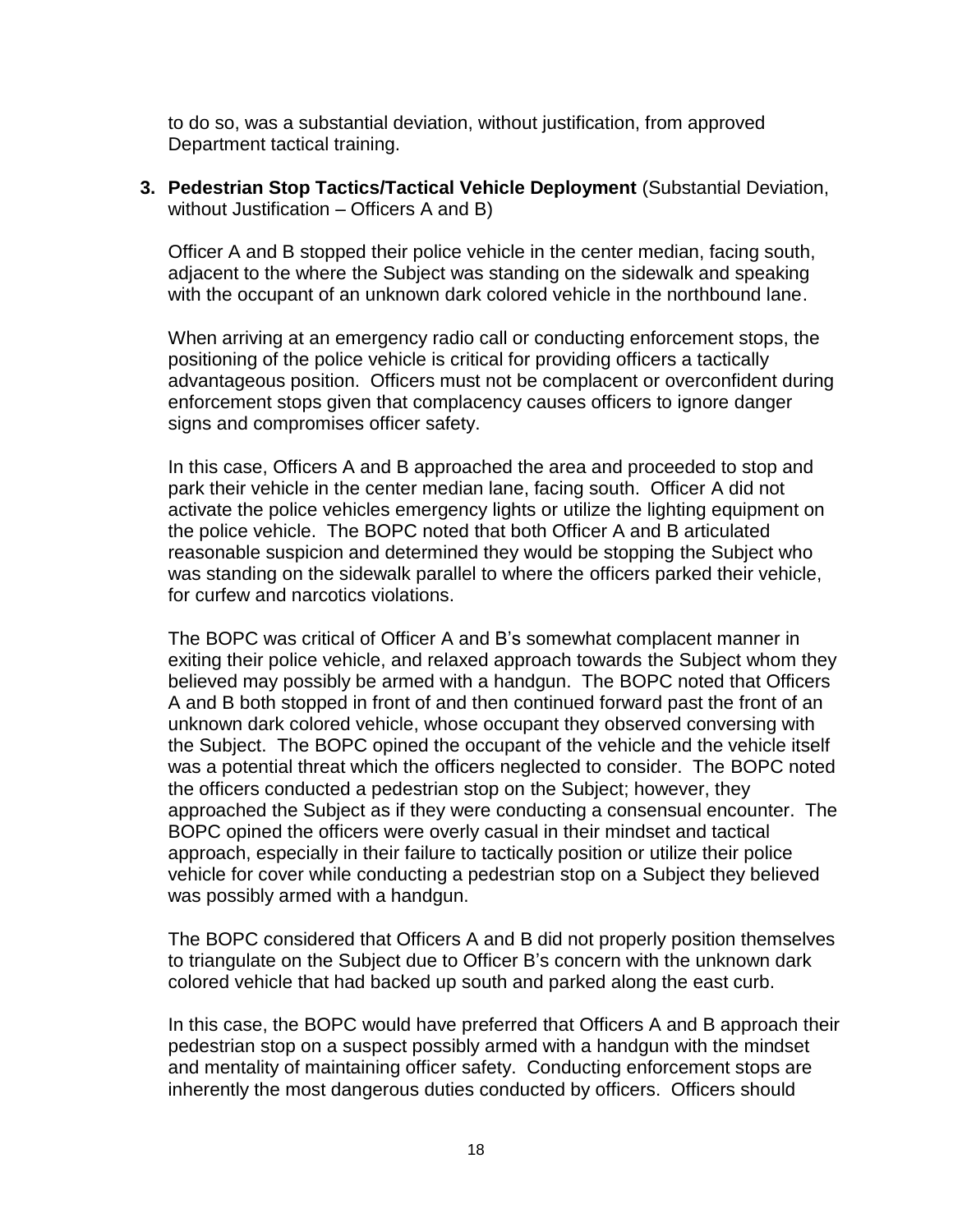handle all enforcement stop with caution and always keep in mind that no enforcement stop is "routine." The complacency that comes with everyday enforcement stops leads to officers compromising their safety and not approaching each stop with the proper mindset of utilizing approved Department training to increase officer safety.

Therefore, officer safety is of paramount importance and it is essential that officers utilize enforcement stop tactics designed to enhance officer safety. Officers A and B's failure to utilize their police vehicle and proper pedestrian stop tactics, placed them in a tactically disadvantageous position.

Based on the totality of the circumstances, the BOPC determined that Officers A and B's failure to utilize appropriate pedestrian stop tactics, including the utilization of their police vehicle to achieve a tactically advantageous position, was a substantial deviation, without justification, from approved Department tactical training.

**4. Approaching a Possibly Armed Suspect** (Substantial Deviation, without Justification – Officer A)

Officer A, upon exiting his/her police vehicle to conduct and pedestrian stop of the Subject, closed distance and approached the Subject whom Officer A believed was possibly armed with a handgun.

When officers encounter a suspect that they believe is armed with a weapon, they are trained to place the suspect into a high-risk prone position to facilitate a safe approach to take the suspect into custody. This tactic provides the officers a tactical advantage and allows them to plan, communicate, redeploy, utilize cover, give commands, and approach the suspect from a position of advantage.

The BOPC considered that Officer A immediately approached and initiated verbal contact with the Subject, whom he/she believed was possibly armed with a handgun without the benefit of any cover. The BOPC was critical of Officer A, who upon observing a bulge in the Subject's right front pants pocket and believing the Subject was the suspect he/she had observed in the social media video viewed prior to the encounter, did not communicate his/her observations to Officer B, but instead attempted to initiate physical contact and grab a hold of the Subject.

After following the Subject in foot pursuit to the driveway of a residence, Officer A was involved in an OIS. The BOPC noted that immediately following the OIS, Officer A without the benefit of cover, proceeded to approach the Subject while commanding the Subject to get on the ground. The BOPC considered Officer A observed the Subject throw a handgun into the rear yard of the residence immediately following the OIS.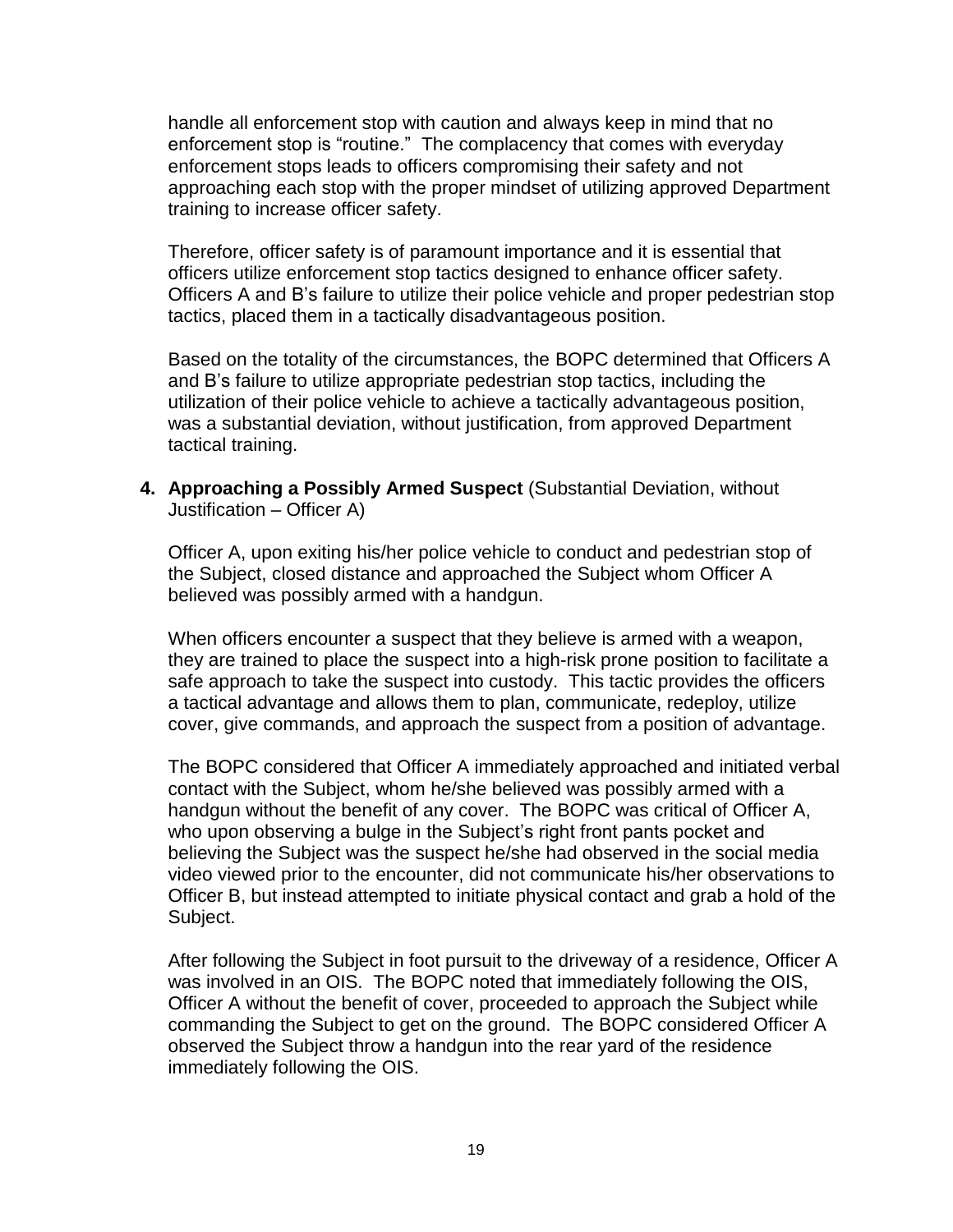The BOPC would have preferred that Officers A utilize cover when conducting his/her pedestrian stop of the Subject which would have enabled him/her to confront a possibly armed suspect while simultaneously minimizing his/her exposure. The BOPC would have preferred that Officer A maintain his/her distance, utilize available cover, and communicate to Officer B of his/her observation of a possible handgun in the Subject's right front pants pocket. Immediately following the OIS, the BOPC would have preferred that Officer A once again maintain his/her distance, utilize available cover, communicate with Officer B, and wait for the arrival of additional resources prior to approaching the Subject, who may have been possibly armed with additional weapons. Officer A's failure to utilize available cover and approach a possibly armed suspect in a safe and coordinated manner placed him/her and Officer B in a poor tactical position and compromised their safety.

Based on the totality of the circumstances, the BOPC determined that Officer A's failure to utilize available cover and approach towards an armed suspect, placed himself/herself and Officer B in a tactically disadvantageous position, and therefore was a substantial deviation, without justification, from approved Department tactical training.

**5. Utilization of Cover** (Substantial Deviation, without Justification – Officer A)

The utilization of cover, coupled with distance, enables an officer to confront an armed suspect while simultaneously minimizing his or her own exposure. As a result of such utilization, the overall effectiveness of a tactical incident can be enhanced, and an officer's tactical options can also be expanded.

At the time of the OIS, Officer A did not have the benefit of cover. Rather than taking advantage of potential sources of cover, such as vehicles parked in the street, Officer A entered the mouth of the driveway where he saw the Subject run to, and he/she thereby exposed himself/herself to the potential threat of being shot at by the Subject at the time the OIS occurred.

Officer A was asked by FID, "Did -- as you approached the location where the OIS occurred, could you see exactly where he [the Subject] was or did you have cover or could you describe a little bit in more detail how [you] made that approach to that location?" Officer A replied, "I was running in the street just to the right of the cars that were parked on the street, and I originally made the turn after I had lost him in the -- in his turn – the [Subject]. And once I saw the turn, I had realized that he was directly in front of a locked gate and some trash -- or a gate and some trash cans and -- yeah. […] When I make that corner, I see him removing the handgun from his waistband, and he's coming up in an upward motion towards my direction."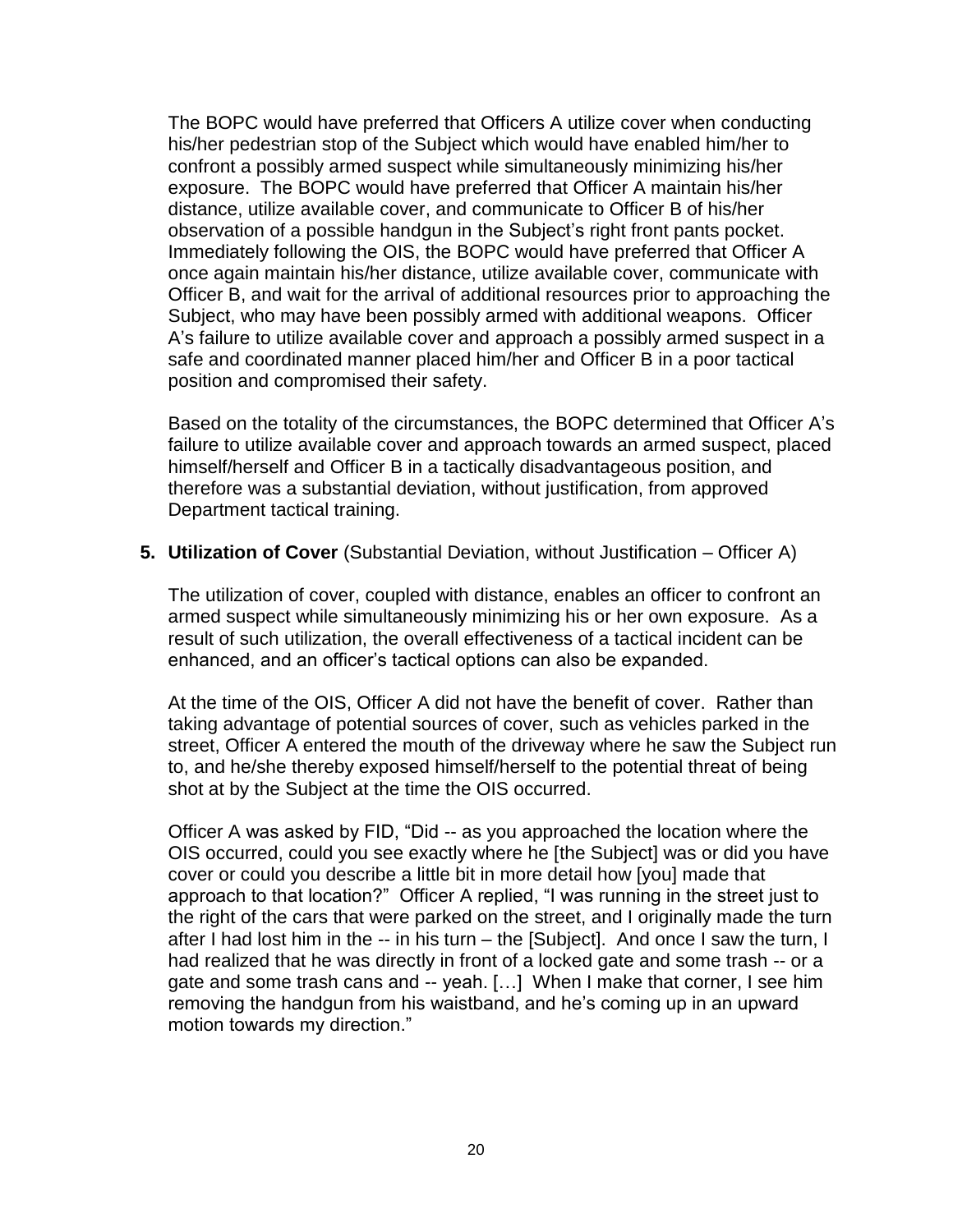Officer A's failure to utilize cover, thereby unnecessarily exposing him/herself to an armed suspect, represented an unjustified and substantial deviation from applicable Department tactical training.

- The BOPC also considered the following:
	- **1. Conducting an Investigation Outside of Assigned Area Without Supervisory Approval** –The investigation revealed Officer A gained knowledge of a possible man with a gun in the area (Hollenbeck Area) through monitoring social media utilizing a fictitious profile. This location was outside of their assigned geographic area (Northeast Area). Officer A advised Officer B of the possibility of there being a man with a gun in that area and made the decision to proceed to the location. The officers did not notify a supervisor of their investigative follow-up to check the location. Absent any exigency in this incident, officers were reminded to notify a supervisor when leaving their division to conduct a follow-up investigation.
	- **2. Additional Unit Request** The investigation revealed that Officer A advised his/her partner, Officer B, of a possible man with a gun in the area based on a social media video. Officer A stated that based on the time of the uploaded video, his/her belief was that the likelihood of an individual posting a video of that nature remaining the area were slim; therefore, Officer A did not request additional units to respond. Officers A and B were reminded to continuously utilize all available resources to increase their tactical advantage when approaching tactical situations were weapons may be present.
	- **3. Running with Service Pistol Drawn** The investigation revealed that following the Subject fleeing on foot north, Officer A and B drew their service pistols and proceeded to pursue after the Subject on foot until the OIS. The investigation revealed the foot pursuit covered approximately 528 feet and lasted approximately 25 seconds. Although this was a rapidly unfolding incident involving a Subject who appeared to be possibly armed, Officers A and B were reminded that there is a heightened concern for an unintentional discharge when running with a service pistol drawn.
	- **4. Holding Radio in One Hand and Service Pistol in Other Officer B provided** lethal cover for Officer A while holding his/her service pistol in his/her right hand as he/she held his/her hand-held police radio in his/her left hand as Officer A proceeded to handcuff the Subject. Officer B was reminded of the tactical disadvantage of having a service pistol in one hand and an additional piece of equipment in the other hand.
	- **5. Foot Pursuit Broadcast**  Officer A attempted to broadcast that he/she was in foot pursuit, his/her location, and a backup request while in foot pursuit of the Subject but was ultimately unsuccessful. Officer B, the trailing officer in the foot pursuit, did not assume a communications role or attempt to broadcast. Officer B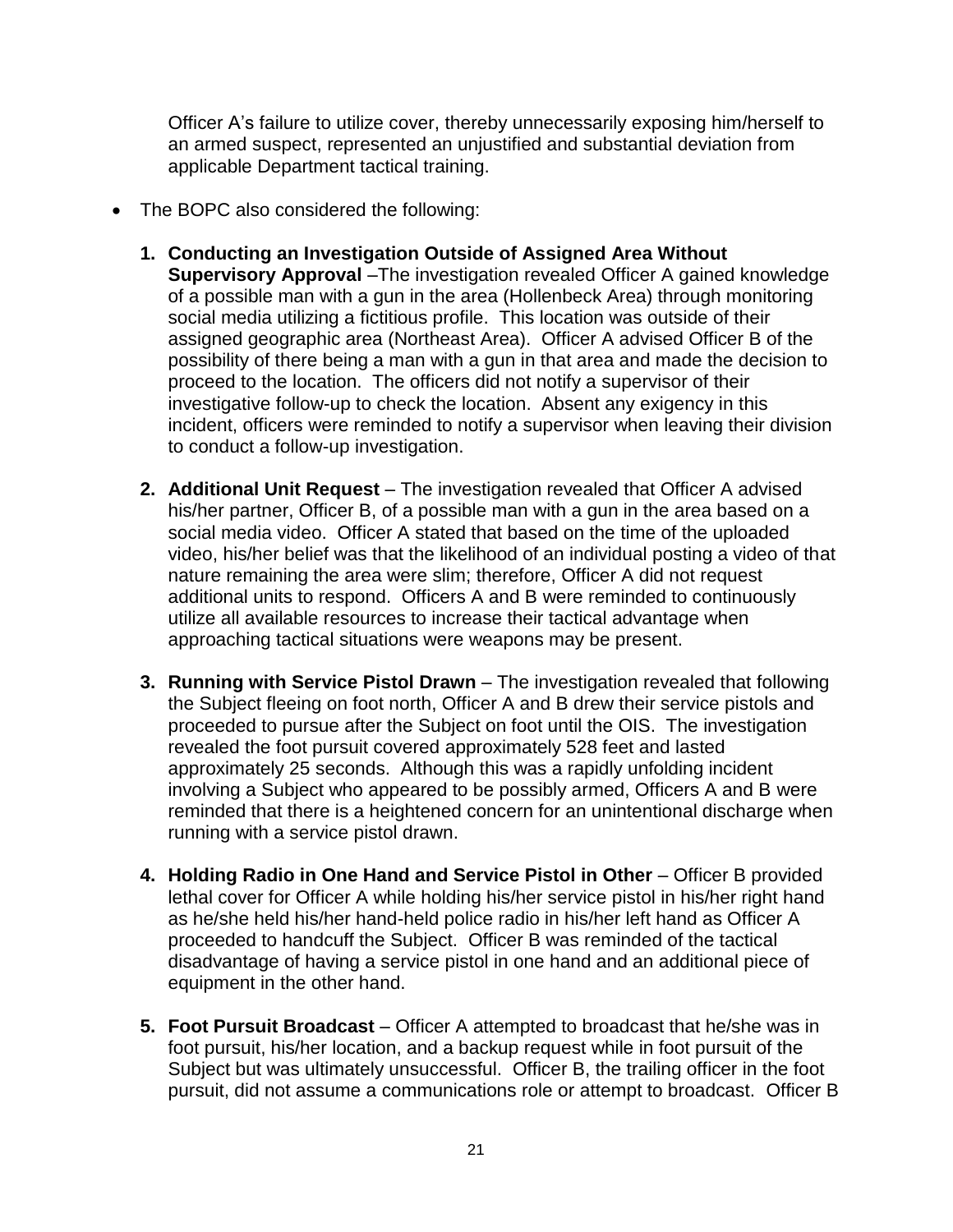was reminded of the importance of the communications officer in a foot pursuit and providing the location of the officers and other relevant information to ensure that responding units are able to respond in a tactically safe and effective manner. When feasible, this is best accomplished prior to taking police action.

- **6. Holding Service Pistol in one Hand and TASER in Other** The investigation revealed that Officer A, while holding his/her service pistol in his/her right hand, drew his/her TASER with his/her left hand and activated the red dot sight of the TASER in an effort to de-escalate the encounter. Officer A was reminded of the tactical disadvantage of having a service pistol in one hand and an additional piece of equipment in the other hand, due to the potential for an accidental or negligent discharge.
- **7. Use of Force Warning**  The investigation revealed while directing the Subject to get on the ground multiple times, Officer A drew his/her TASER and advised that he/she was going to "tase" The Subject. However, Officer A did not provide a complete Use of Force Warning which would have included an advisement of the potential consequences of the use of force, including the possibility of injury due to the TASER being deployed. Officers were reminded of the importance of providing a complete Use of Force Warning, when feasible, prior to utilizing lesslethal control devices.
- **8. Contact and Cover Roles/Tactics**  As Officer A continued to give the Subject commands to get down on the ground, he/she approached and closed the distance to the Subject. Officer B provided an updated location to CD as he/she stood on the sidewalk just south of the driveway to the residence. Officer B began approaching the Subject in a lethal cover role shortly after Officer A, who had already closed distance and was in close proximity to the Subject, holstered his/her service pistol and TASER, and began initiating physical contact with the Subject to handcuff him. Though officers are granted discretion and flexibility during fluid and dynamic tactical incidents, the BOPC would have preferred that Officer A had communicated to Officer B about his/her observations and intention to close distance and at that time switch his/her designated role from lethal cover officer to a handcuffing role. Officers A and B were reminded, when feasible, to communicate any changes of their tactical plan and roles with their partner officers in order to optimize coordination and officer safety. Additionally, the officers were reminded to utilize the concept of contact and cover, during which one officer initiates contact while the other officer is the lethal cover officer.
- **9. Situational Awareness (Did not Know Location/Wrong Location Given)**  Communications Division requested a better location immediately following Officer B's shots fired, officer needs help broadcast. Officer B broadcast the location, which was a residence. Officer B's broadcast indicating an incorrect location caused confusion for responding units and delayed their arrival. Although Officer B provided the correct location during a subsequent broadcast, Officer B was reminded of the importance of knowing his/her correct location at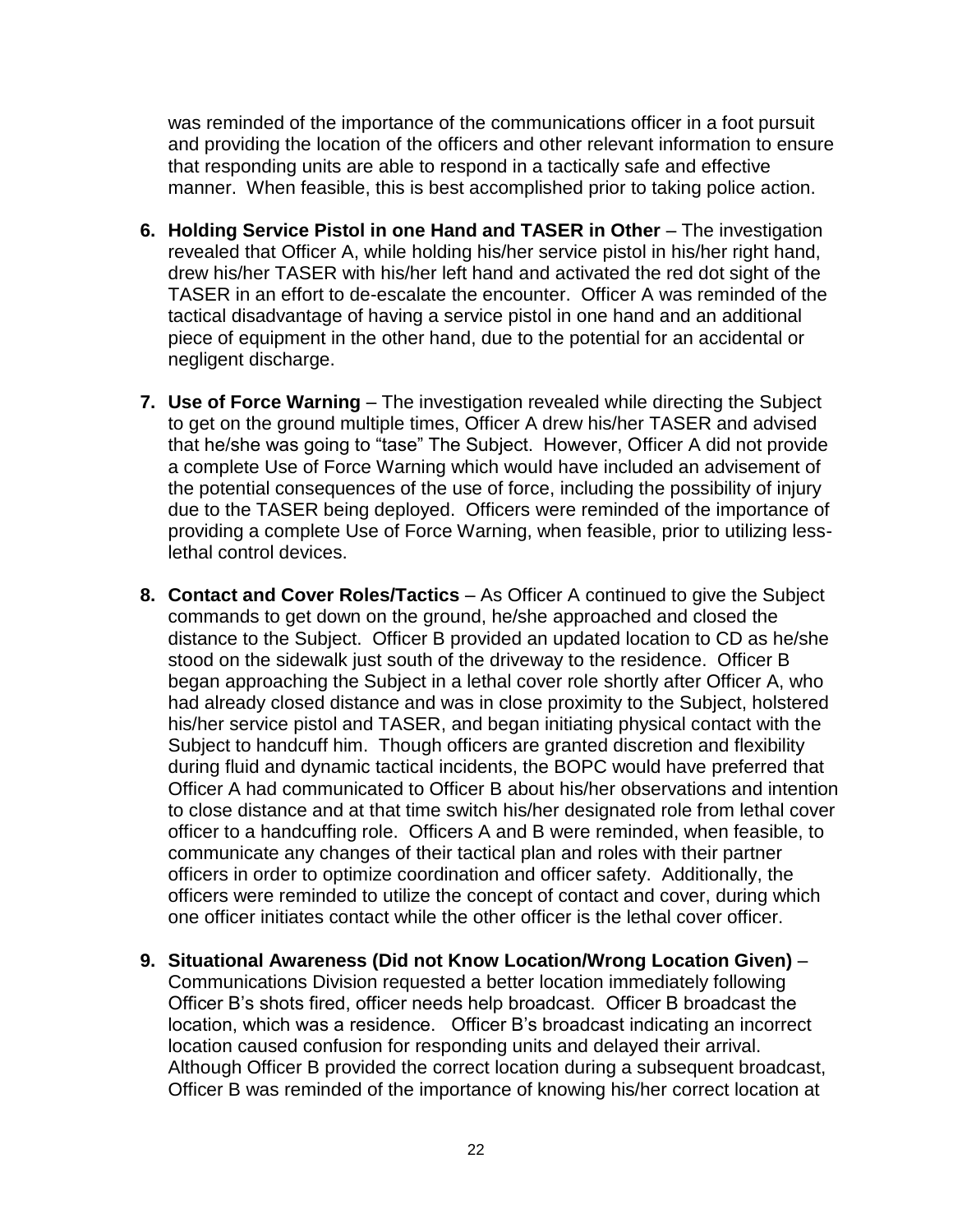all times and accurately broadcasting all pertinent information when requesting help.

The above topics were to be discussed during the Tactical Debrief.

• The evaluation of tactics requires that consideration be given to the fact that officers are forced to make split-second decisions under very stressful and dynamic circumstances. Tactics are conceptual and are intended to be flexible and incident specific, which requires that each incident be looked at objectively and that the tactics be evaluated based on the totality of the circumstances.

Each tactical incident also merits a comprehensive debriefing. In this case, there were identified areas where improvement could be made. A Tactical Debrief is the appropriate forum for the involved officers to discuss individual actions that took place during this incident.

The BOPC found Officer A and B's tactics to warrant a finding of Administrative Disapproval.

# **B. Drawing and Exhibiting**

## • **Officer A**

According to Officer A, after he/she made verbal contact with the Subject, he/she observed the bulge in the Subject's pants pocket. Officer A attempted to inquire what the bulge was, at which time the Subject immediately reached down, clenched the object, and took off running. Based on Officer A's observation of the Subject's actions in response to Officer A's inquiry, Officer A believed that the bulge he/she observed was a handgun. Officer A drew his/her service pistol based on his/her belief the Subject was armed with a handgun and the tactical situation could lead to the use of deadly force.

## • **Officer B**

#### First Occurrence

According to Officer B, he/she was positioned just south of his/her partner on the east sidewalk as Officer A continued his/her verbal contact with the Subject. Officer B observed the Subject suddenly pick the front waistband of his pants up and Officer B believed the Subject possibly could have been reaching for a handgun since in his/her experience, handguns are mainly carried by Subjects in the front waistband area. Additionally, Officer B observed Officer A draw his/her service pistol, which led Officer B to believe that Officer A, who had a better angle, had also observed a weapon. Based on his/her observations, and his/her belief the Subject may be reaching for a weapon or an item to inflict harm on him/her or his/her partner, Officer B drew his/her service pistol.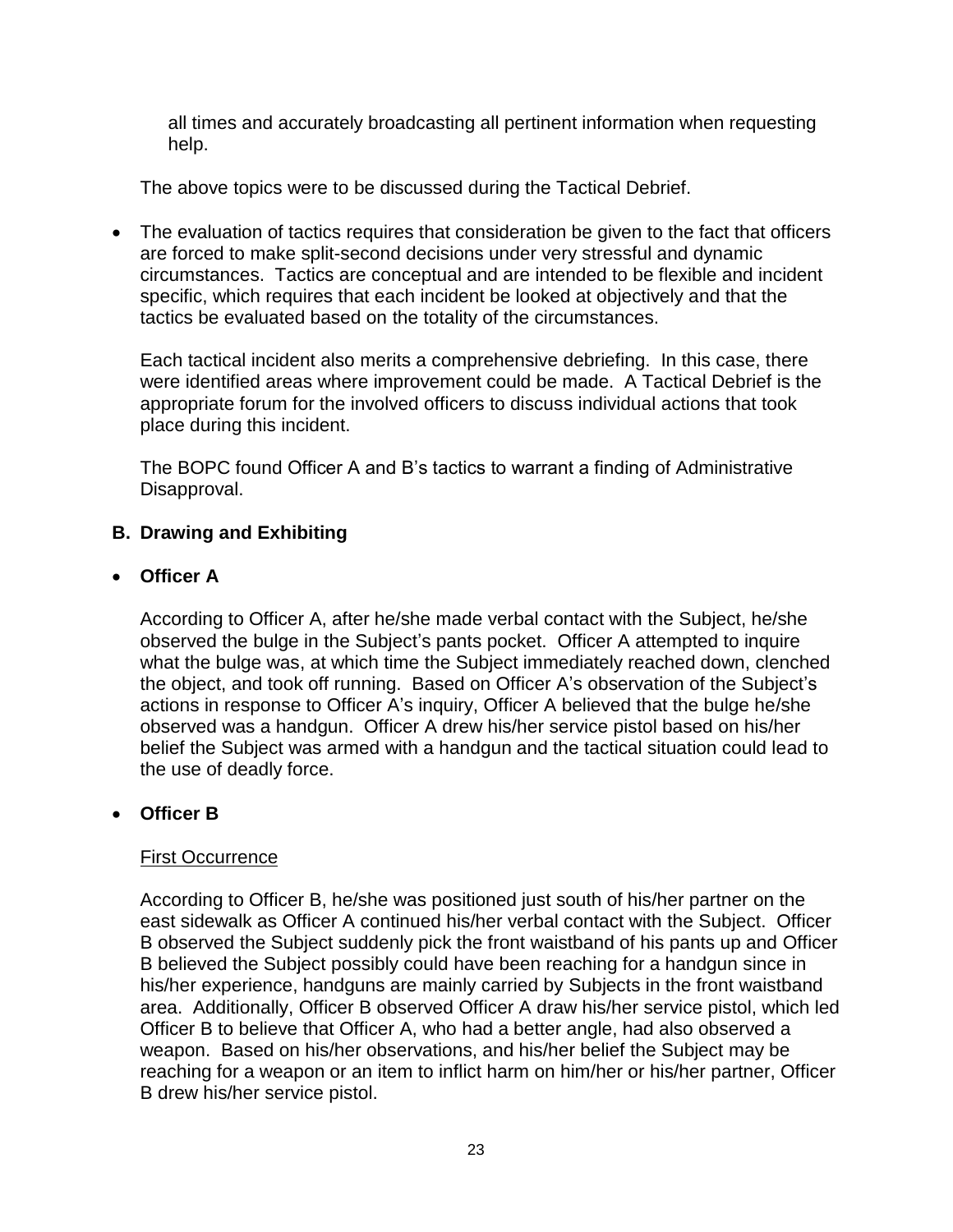### Second Occurrence

According to Officer B, immediately following the OIS, he/she holstered his/her service pistol to prevent a negligent discharge. Officer B utilized his/her hand-held police radio to broadcast a "shots fired, officer needs help" request. Officer B had knowledge that Officer A observed a handgun and the Subject was still unhandcuffed. Officer B simultaneously drew his/her service pistol as he/she completed his/her broadcast since the Subject was not in custody and Officer B's belief that the situation may escalate to the point where deadly force may be justified.

The BOPC conducted a diligent and individual assessment of each officer's articulation regarding their decision to draw and exhibit their service pistols. The BOPC conducted a thorough evaluation of the reasonableness of Officers A's drawing and exhibiting of his/her service pistol. The BOPC noted that the Subject was armed with a handgun and was fleeing in the dark toward an unknown location. The actions of the Subject presented a potential deadly threat to the officers and the surrounding community.

The BOPC considered Officer A had knowledge that there was a substantial likelihood of a suspect being armed with a handgun near initial pedestrian stop location based on Officer A viewing a social media video. The BOPC noted that after approaching the Subject and initiating verbal contact with the Subject, Officer A observed a bulge in the Subject's right front pants pocket and began to believe the Subject was the same individual he/she observed in the social media video he/she viewed prior to the encounter. The BOPC considered as Officer A inquired as to what was in the Subject's pocket, the Subject reached down and grabbed the object with his/her right hand. Officer A attempted to grab the Subject and commanded him to place his hands behind his back. However, the Subject, while grabbing the object in his right front pants pocket, began to flee north on foot.

The BOPC noted, based on the Subject's reaction and movements following Officer A's inquiring about the bulge in the Subject's pockets, that Officer A formed the opinion that the Subject was armed with a handgun. Officer A drew his/her service pistol due to the inherent danger presented by the Subject's possession of a handgun as well as the danger to the surrounding community which included mostly residential structures.

Based on the totality of the circumstances, the BOPC determined that an officer with similar training and experience as Officer A, while faced with similar circumstances, would reasonably believe that there was a substantial risk that the situation may escalate to the point where deadly force may be justified.

Therefore, the BOPC found Officer A's drawing and exhibiting of a firearm to be In Policy.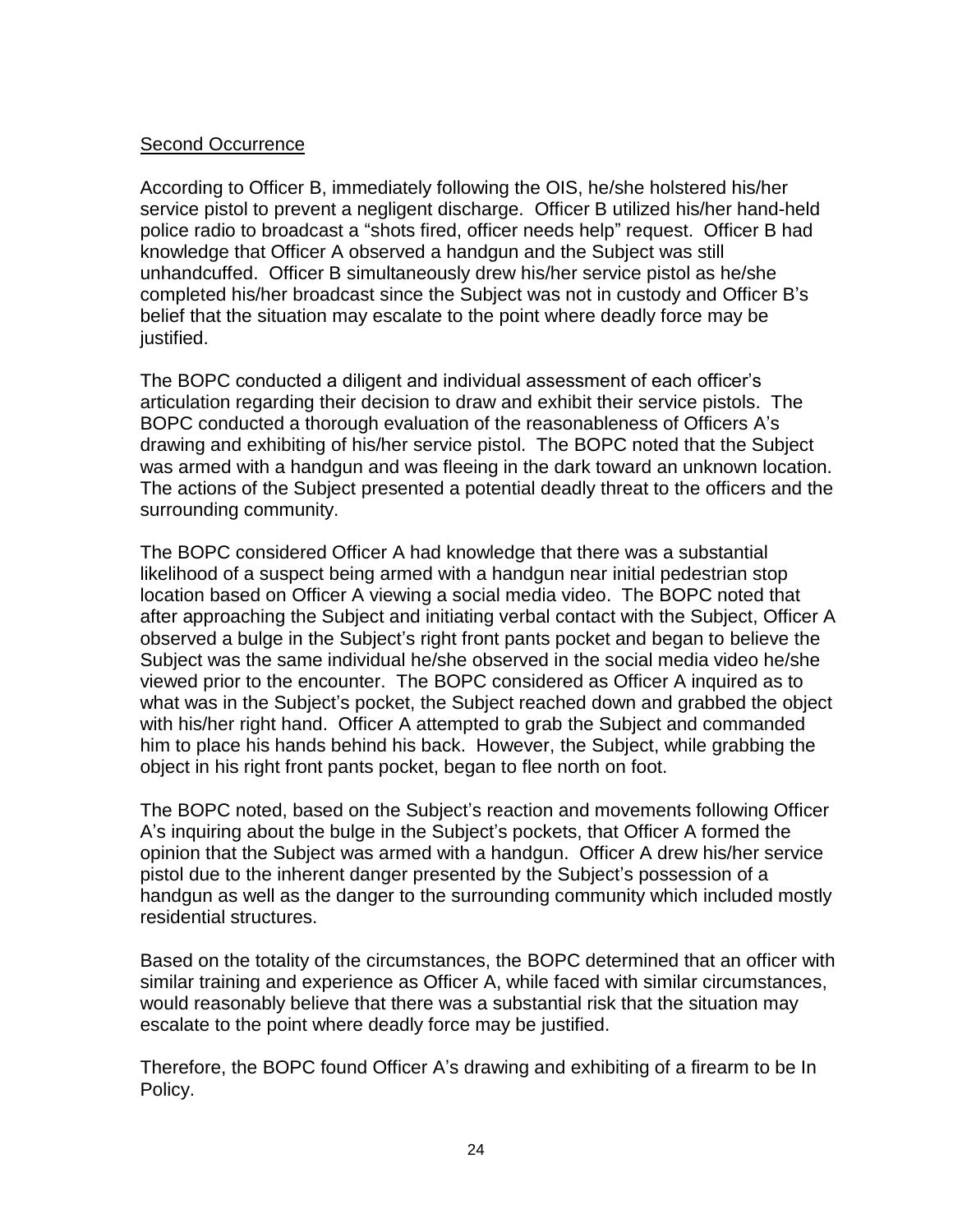The BOPC also conducted a thorough evaluation of the reasonableness of Officer B's drawing and exhibiting of a firearm.

The BOPC noted that Officer B, based on his/her discussion with Officer A prior to approaching the area of the pedestrian stop, had knowledge that there could possibly be a suspect in the area that was armed with a handgun. Additionally, Officer B, based on his/her response the previous week to the same intersection for a Subject who had a handgun, had knowledge that the area was frequented by gang members who often were in possession of handguns. The BOPC considered as Officer A was engaged verbally with the Subject, that Officer B observed the Subject suddenly pick the front waistband of his pants up, and Officer B believed the Subject was possibly reaching for a handgun based on his/her prior experience of generally observing suspects concealing handguns in their front waistband area.

The BOPC noted that Officer B observed Officer A immediately draw his/her service pistol as Officer A began to follow after the Subject who had begun fleeing north on foot. Officer A drawing his/her service pistol further reinforced Officer B's belief that the Subject was reaching for a handgun based on Officer B's perception that Officer A was in a better position to observe the Subject and observed a threat to the officers. Officer B drew his/her service pistol as he/she followed after Officer A and the Subject based on his/her belief that the Subject was reaching for a handgun with the intention of inflicting harm upon both Officer A and him/herself.

The BOPC noted that Officer B holstered his/her service pistol briefly immediately following the OIS to utilize his/her hand-held police radio to broadcast a "shots fired officer needs help" request. As Officer A began to approach the Subject, Officer B immediately drew his/her service pistol a second time based on his/her belief the Subject was possibly still armed with a handgun and was not handcuffed. The BOPC noted that as Officer B initially began following after Officer A and the Subject, that Officer B believed the Subject was possibly armed with a handgun. Additionally, an OIS had just occurred, the Subject was not handcuffed, and Officer B believed the Subject presented a potentially lethal threat based on the Subject still possibly being in possession of a handgun.

Based on the totality of the circumstances, the BOPC determined that an officer with similar training and experience as Officer B, while faced with similar circumstances, would reasonably believe that there was a substantial risk that the situation may escalate to the point where deadly force may be justified.

Therefore, the BOPC found Officer B's drawing and exhibiting of a firearm to be In-Policy.

## **C. Lethal Use of Force**

• **Officer A –** (pistol – one round)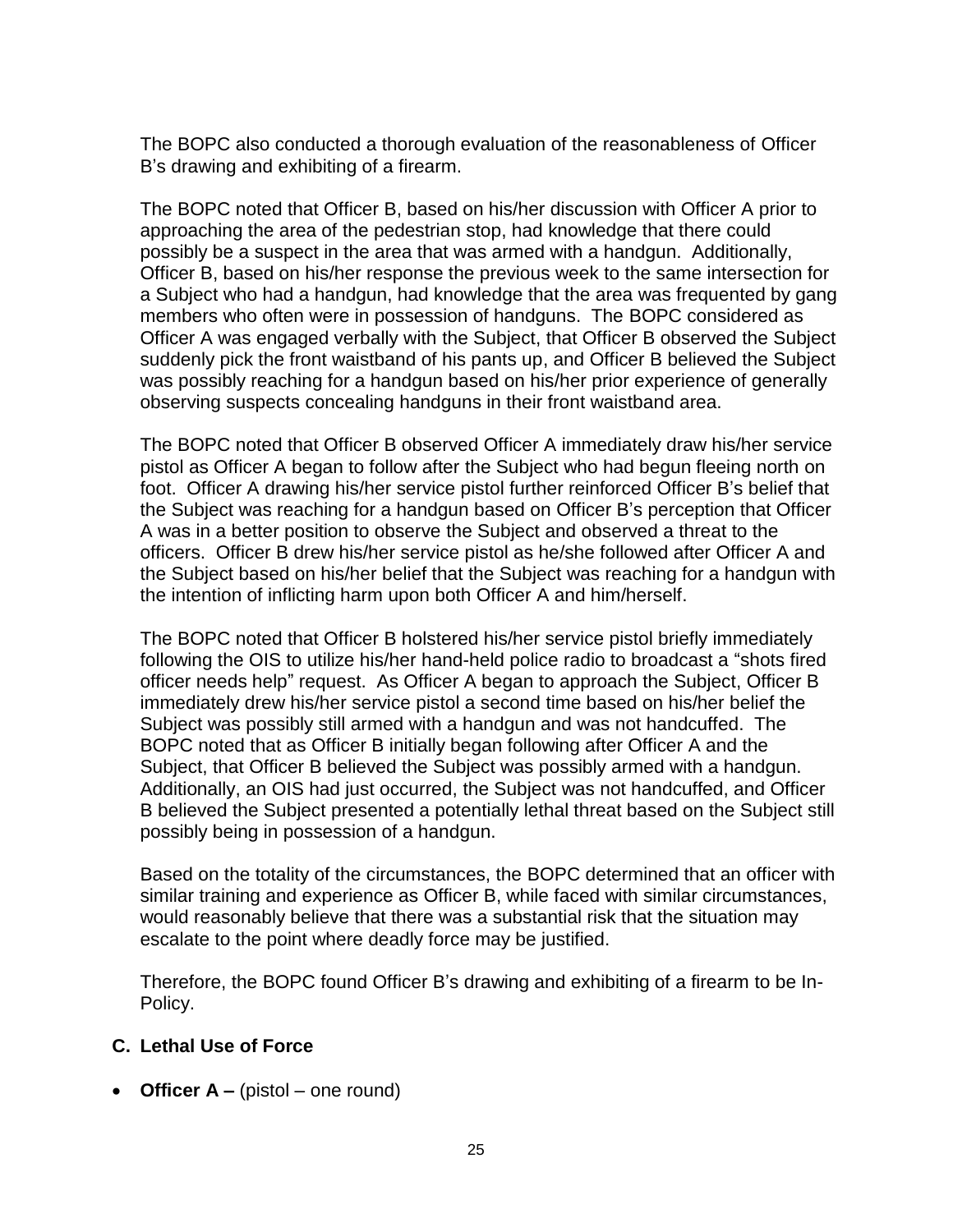The preamble to the Department's Use of Force policy includes the statement that "*Officers shall attempt to control an incident by using time, distance, communications, and available resources in an effort to de-escalate the situation, whenever it is safe and reasonable to do so*."<sup>1</sup>

The Department's policy specific to the use of deadly force, as was in effect on the date of this incident, indicates that the "Department examines the necessity of deadly force by evaluating each situation in light of the particular circumstances of each case, and whether other available resources and techniques were reasonably safe and feasible to an objectively reasonable officer. The Department shall also consider the totality of the circumstances, including the officer's tactics and decisions leading up to the use of deadly force."<sup>2</sup>

In its evaluation of the necessity of the use of deadly force by Officer A, the BOPC considered both the circumstances facing Officer A at the time the OIS occurred and the series of tactical decisions that were made leading up to the OIS.

The BOPC noted that Officer A used deadly force when he/she observed the Subject taking actions with a gun that caused Officer A to perceive that the gun was pointed at him/her. However, as indicated above, the dangerous and tactically disadvantageous situation under which this perceived threat occurred arose following a series of decisions by Officer A that deviated from Department training regarding tactics and tactical de-escalation. That series of deficient decisions significantly contributed to the circumstances in which Officer A felt compelled to use deadly force.

Despite Officer A having ample opportunity to do so, Officer A did not comport with policy requiring that officers attempt to control an incident by using time, distance, communication, and available resources in an effort to de-escalate the situation. In light of this, the totality of the circumstances did not necessitate Officer A's use of deadly force. Accordingly, the BOPC found that Officer A's use of deadly force was Out of Policy.

## **Additional**

• Following the OIS, a warrantless search of the gated area into which the Subject had thrown his weapon was conducted, and the weapon was ultimately located. The investigation did not establish that there was an exception to the requirement for a search warrant in conducting this premises search, such as exigent circumstances or consent.

l <sup>1</sup> Policy on the Use of Force – Revised. Approved by the Board of Police Commissioners on December 17, 2019.